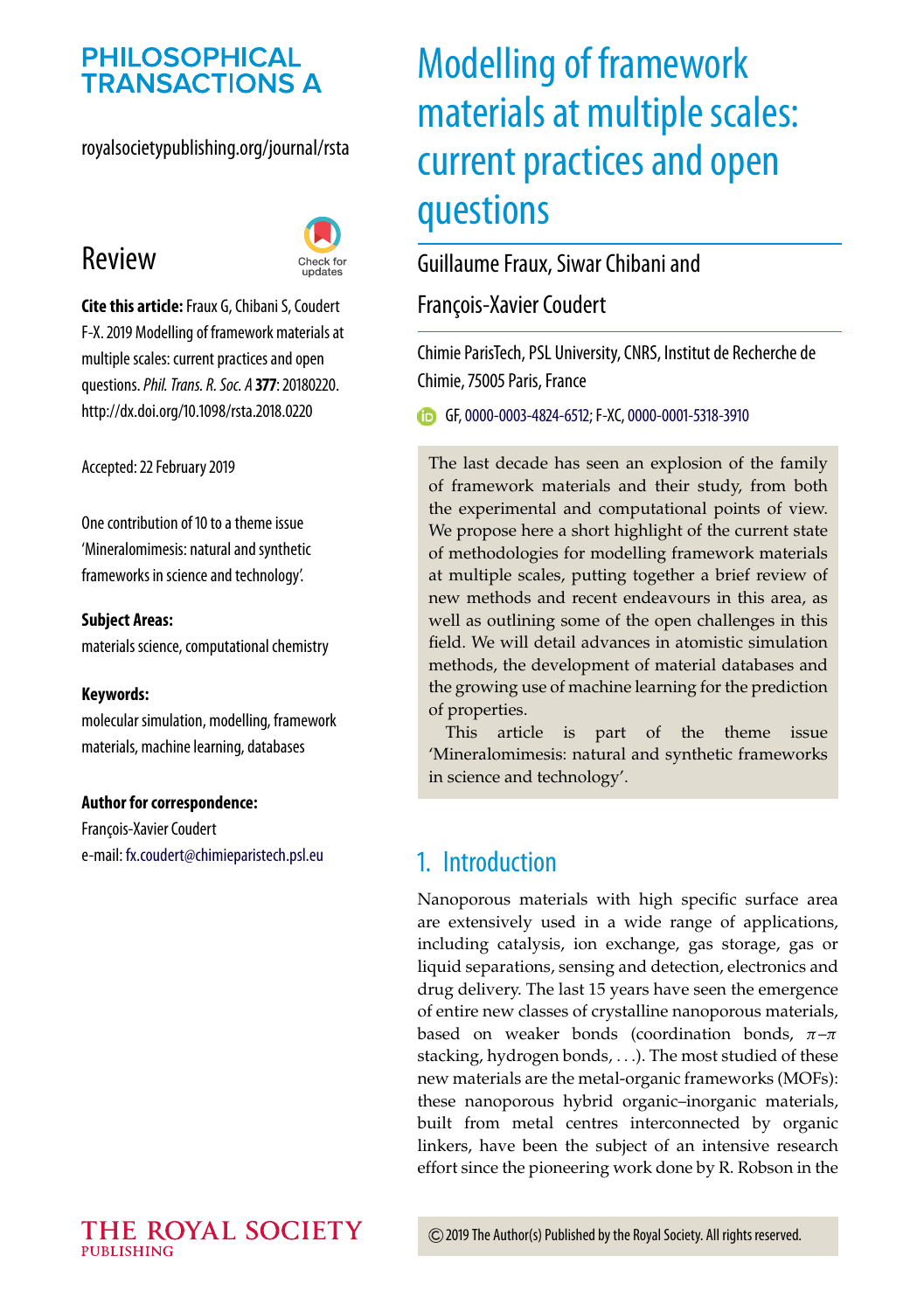1990s, with thousands of structures synthesized. Other classes of crystalline nanoporous materials that have emerged in the past decade include covalent organic frameworks, porous molecular organic solids and other porous molecular framework materials.

Among these nanoporous materials, an interesting family of materials has recently started to emerge, named 'stimuli-responsive materials' or 'soft porous crystals' [\[1\]](#page-12-0), which exhibit large or anomalous responses to external physical or chemical stimulation [\[2\]](#page-12-1). These modifications of framework structure and pore dimensions also involve, in turn, a modification of other physical and chemical properties, making such materials multifunctional (or 'smart materials'). Stimuli-reactive crystals include a wide diversity of eye-catching phenomena such as negative adsorption [\[3\]](#page-12-2), negative linear compressibility or negative area compressibility [\[4\]](#page-12-3), pressureinduced bond rearrangement and framework topology changes [\[5\]](#page-12-4), photoresponsive frameworks [\[6\]](#page-12-5) and intrusion-induced polymorphism [\[7\]](#page-12-6), to name a few. Each of these properties can be leveraged for applications in several fields, for example to make sensors and actuators, to store mechanical energy, to engineer composite materials with targeted mechanical and thermal properties, etc.

Soft framework materials, because they are built from weaker interactions, have large-scale complex supramolecular architectures, and can exhibit many dynamic phenomena such as those just described, are a particular challenge in terms of computational modelling. Compared to 'traditional' dense materials, such as oxides, they can require additional computational power (due to the increased time and length scales involved), or even novel simulation methodologies. In this paper, we propose a brief review of new methods and recent endeavours in this area, of the perspectives opened, as well as outline some of the open challenges in this field. We will first detail recent advances in atomistic simulation methods for framework materials, going beyond structural properties of perfect crystals to address their behaviour under stimulation and in a large range of working conditions, as well as the emergence of defects and disordered phases. We will then highlight the recent development of material databases, and within this the specific place of framework materials. Finally, our last section will focus on the growing use of machine learning techniques for the prediction of complex material structures and properties.

## 2. Computational methods for framework materials

#### (a) Classical and*ab initio*simulations

If one wants to understand the properties and behaviour of a crystalline material using computational methods, the usual starting point is to compute 'static' properties of the perfect infinite crystal, using quantum chemistry methods, such as Kohn–Sham density functional theory. Starting from an energy-minimized (relaxed) structure, researchers can then compute zero Kelvin properties, at or around that energy minimum: structural and electronic properties, such as the band gap and the band structure; vibrations of the atoms around their equilibrium position, computed as phonons; and infinitesimal deformations of the system can yield elastic properties. For 'traditional' materials, such as oxides, metallic alloys or other dense inorganic materials, most of the behaviour and properties of a system can be computed using such methodology. In stark contrast, for complex framework materials with highly dynamic behaviour, this might not be enough and one has to resort to more complex and more demanding simulation methods. Specifically, for soft porous materials, their dynamic properties and response to various external stimuli play a crucial part in their properties and possible applications. In this case, exploring the behaviour of the system in the vicinity of its energy-minimal structure is not sufficient, and molecular dynamics (MD) simulations can be necessary to adequately describe the behaviour of the material—as well as providing important insights into the atomistic processes governing the macroscopic behaviour.

The so-called classical MD simulations, relying on parameterized force-fields to represent intra- and intermolecular interactions, have the advantage of being usable for big simulations,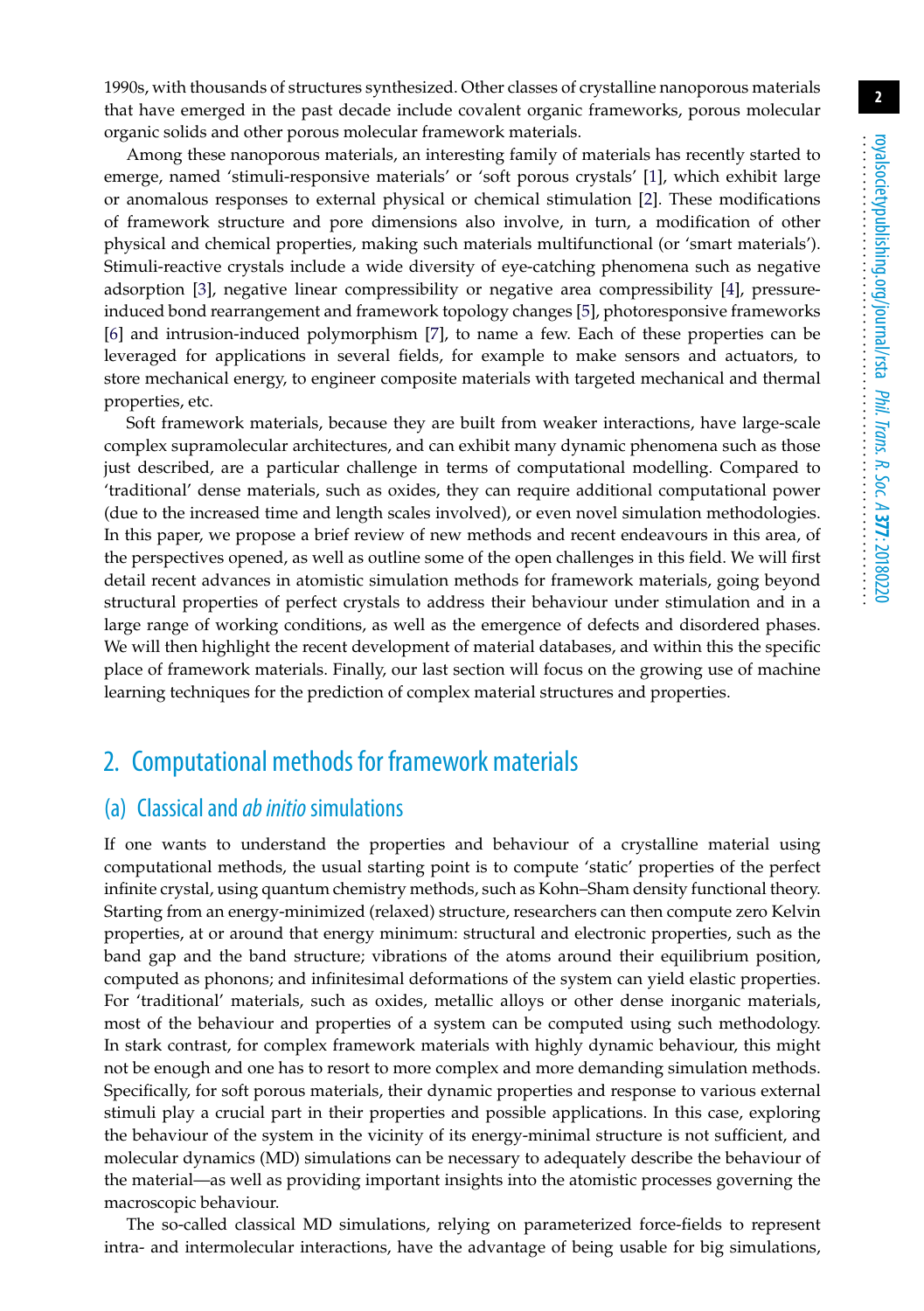either in the duration of the simulated events or the size of the system. This means that we can study rare events such as crystal nucleation or reactions—as well as systems where a large simulation box is needed, for example the effects of disorder and defects (a topic which we will discuss more below). The issue here is that there are very few reliable, well-tested and transferable force-fields for use with framework materials. One has to choose between: (i) force fields derived for a single material, which describe the potential energy surface of the system with high accuracy, but are not transferable to other materials; (ii) generic force-fields, whose analytical expressions and parameters are transferable among a large class of material, but that poorly reproduce physical properties. The second approach has been widely used, by relying on generic force-fields such as AMBER [\[8\]](#page-12-7) or UFF [\[9\]](#page-12-8)—possibly with adjustments or extensions—to get a consistent treatment of all frameworks, and therefore to compare different materials when searching out the best candidate for a given application in high-throughput studies [\[10–](#page-12-9)[12\]](#page-12-10). One problem arising from this approach is that these force-fields might not contain adequate terms to describe the delicate balance of intra- and intermolecular interactions in framework materials. In particular, one can think of the metal coordination bonds,  $\pi-\pi$  stacking and other soft intermolecular interactions. On the other hand, deriving new force-fields for a specific systems, while useful to investigate the behaviour of a given material thanks to higher accuracy of the potential energy surface, fails to allow for comparisons with other systems and is not suitable for large-scale screening.

Another choice of methodology is to use an *ab initio* description of the interactions in the system, where a quantum chemistry method is used at every time step of the MD simulation this approach is also called first-principles molecular dynamics (FPMD). This has a much higher computational cost, and thus limits the length and time scales that can be reached, but does not make any assumption on the nature of the interactions. This was used by Chaplais *et al.* [\[13\]](#page-12-11) to describe how the adsorbed phase arranges inside a fully flexible ZIF-8, without needing to create a classical force-field that would be able to reproduce the full flexibility of ZIF-8. Furthermore, FPMD allows the description of bond breaking and formation, which can be crucial in some dynamic phenomena: as an example, Howe *et al.* [\[14\]](#page-12-12) used it to analyse the stability of MOFs in the presence of water.

We note that the question of the 'level of description' applied to the systems (quantum chemistry versus empirical potentials) is relevant not only for MD but also for Monte Carlo simulations, which stochastically generate representative configurations of the system in a given thermodynamic ensemble, by the application of random moves weighted by the appropriate Boltzmann probabilities. However, while *ab initio* Monte Carlo simulations are possible, the large number of energy evaluations necessary make them relatively rare in the literature [\[15](#page-12-13)[,16\]](#page-12-14). In the context of framework materials, Monte Carlo simulations are used at various scales. First, simulated annealing and biased Monte Carlo simulations are extensively used in the areas of structure solution and for localization of extra-framework ions and adsorbed species [\[17,](#page-13-0)[18\]](#page-13-1). Secondly, Grand Canonical Monte Carlo is very often used to describe the thermodynamics of adsorption of fluids and fluid mixtures in nanoporous frameworks [\[19\]](#page-13-2). Finally, mesoscale Monte Carlo modelling methods can be used to assess the large-scale ordering (or disorder) in supramolecular frameworks, based on carefully constructed Hamiltonians that describe the local interactions [\[20–](#page-13-3)[22\]](#page-13-4).

#### (b) Make force-fields great again

Despite the rather strong limitations of force-fields described above for their application to framework materials, there have been several recent developments in that area, which we want to highlight here. Deriving a new force-field for a material is a hard and long task, where one needs not only to gather or generate reference data, but also to adapt parameters and check every time that the physical properties predicted by the force-field are right. In the past few years, novel methodologies for force-field fitting have been proposed, relying on machine learning algorithms. They aim to make the process more automatic, more reproducible, and also reduce its reliance on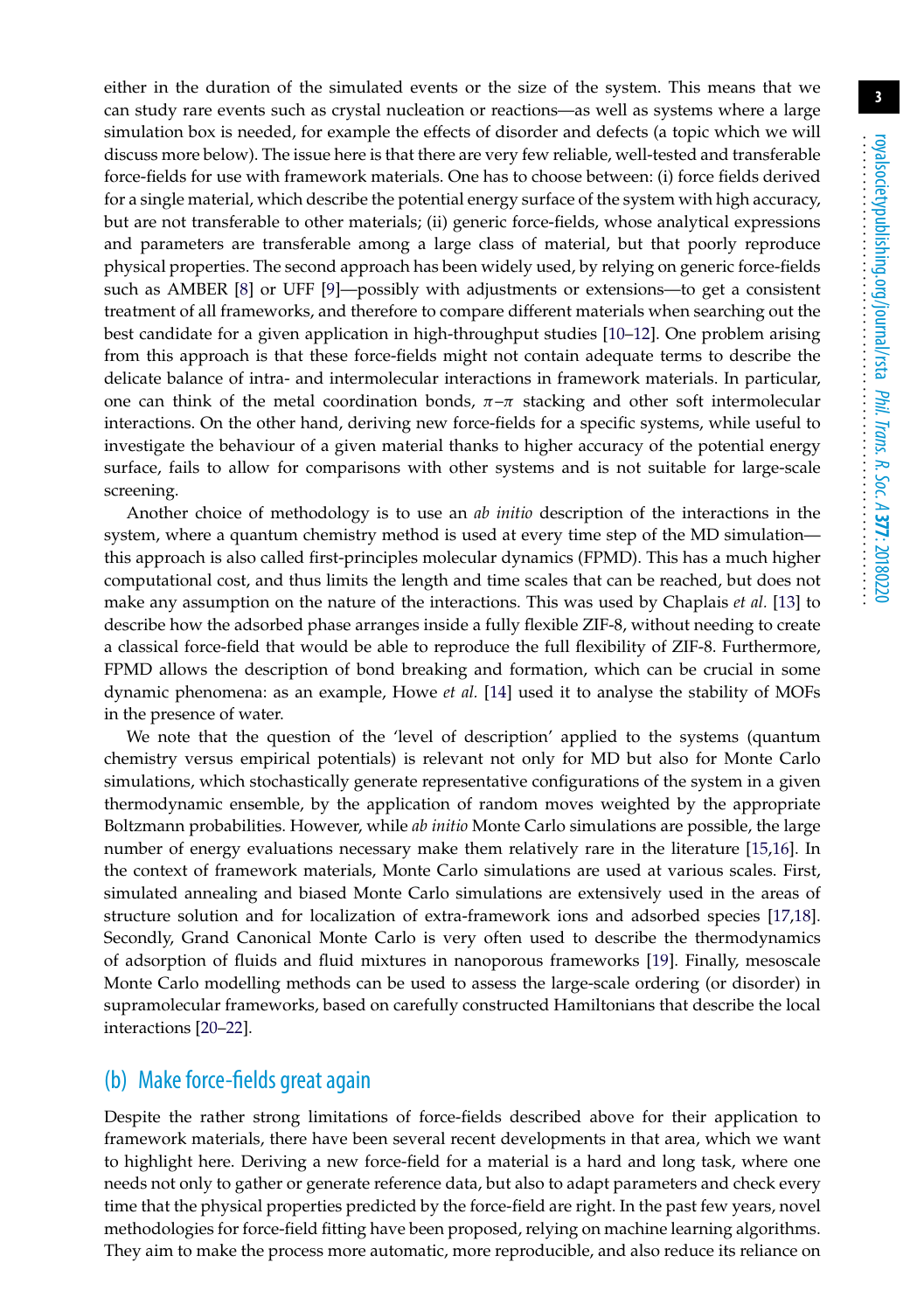human input. Starting from the structure optimized with *ab initio* calculations and the Hessian at this energy minimum, a machine-learning procedure (for example, a genetic algorithm coupled with a least-squares minimization) finds the optimal set of parameters matching the structure and the Hessian. Some implementations of this idea are the MOF-FF [\[23\]](#page-13-5) and QuickFF [\[24\]](#page-13-6) force-fields—or maybe more accurately, force-field optimization methodologies. While they use slightly different input data and fitting procedures, they share the common goal of parameterizing force-fields in a systematic and consistent fashion, from first-principles reference data.

To give an example of the use of these new force-field methodologies, MOF-FF was recently used to predict the most stable structure and topology for copper paddle-wheel MOFs depending on the linker [\[25\]](#page-13-7). The authors generated all the structure by combining simple building blocks (linkers and copper paddle-wheel) with different topologies, and were then able to use the same force-field to optimize and study them all. Finally, we note that these methods were originally developed by relying on reference data gathered on (finite) clusters representative of the MOF structures, and were later extended to periodic input data. The use of periodic structures as a reference was shown to be essential for a correct description of structural, vibrational and thermodynamic properties of soft framework materials like MIL53(Al) by QuickFF [\[26\]](#page-13-8).

Despite this progress, classical force-fields remain fundamentally limited by the analytical form they choose to represent interactions, even when parameterized in an optimal fashion. For example, a force-field using a Lennard–Jones dispersion potential will be unable to reproduce any long-range interaction that does not follow this functional form. A promising alternative, in order to be able to reproduce any possible interaction profile coming from the reference data (i.e. quantum chemistry calculations), is the use of neural-networks force-field. Neural networks are algorithms that map a set of input values to a set of output values by associating adjustable weights with each value, and then using a nonlinear function (called the activation function) to map the weighted inputs to the outputs. If the outputs are then fed to another neural network, the resulting network is said to have multiple layers—see [figure 1](#page-4-0) for a graphical representation with three layers. One property of neural networks is their ability to reproduce arbitrary multidimensional  $\mathbb{R}^n \to \mathbb{R}^m$  functions with arbitrary accuracy [\[27\]](#page-13-9). This makes them very appealing to reproduce energy or forces from *ab initio* calculations, using only the atomic position as input—effectively functioning like a force-field, without any assumptions on the nature of the interactions. Before being usable, the network must be 'trained' with data representative of the system of interest. During this training, the weights are adapted to ensure a correct mapping from the input (the atomic positions) to the output (forces and energy). Using atomic positions in Cartesian coordinates as the input is not optimal, as the generated network will only be usable with the exact same system used for training. An alternative is to rely solely on the local environment of an atom up to a cutoff distance, represented in a translation and rotation-independent manner [\[28\]](#page-13-10). Neural network force-fields are a very promising approach to cheap simulation with high accuracy, and they are already used for small organic molecules [\[29\]](#page-13-11), water [\[30](#page-13-12)[,31\]](#page-13-13); as well as classical dense crystalline materials [\[32\]](#page-13-14), and amorphous inorganic materials [\[33](#page-13-15)[,34\]](#page-13-16). They are especially helpful with amorphous materials such as silicon or glasses, where the usual classical potential are complex multi-body potentials. This approach still remains to be extended to porous frameworks materials.

#### (c) Simulating complex systems

One of the biggest current challenges in the simulation of framework materials lies in the complexity of these systems. The computational cost of our tools imposes limits on the systems we can model, in terms of length scale (and thus number of atoms) and time scales. For crystalline phases, the use of periodic boundary conditions, where the simulated system is repeated in all spatial dimensions, is a very effective way to describe infinite systems within computers with limited memory and CPUs. However, this approach falls short when we want to study phenomena involving large correlation lengths, such as dynamic properties of soft materials. Another difficult area is the computational modelling of disordered phases, where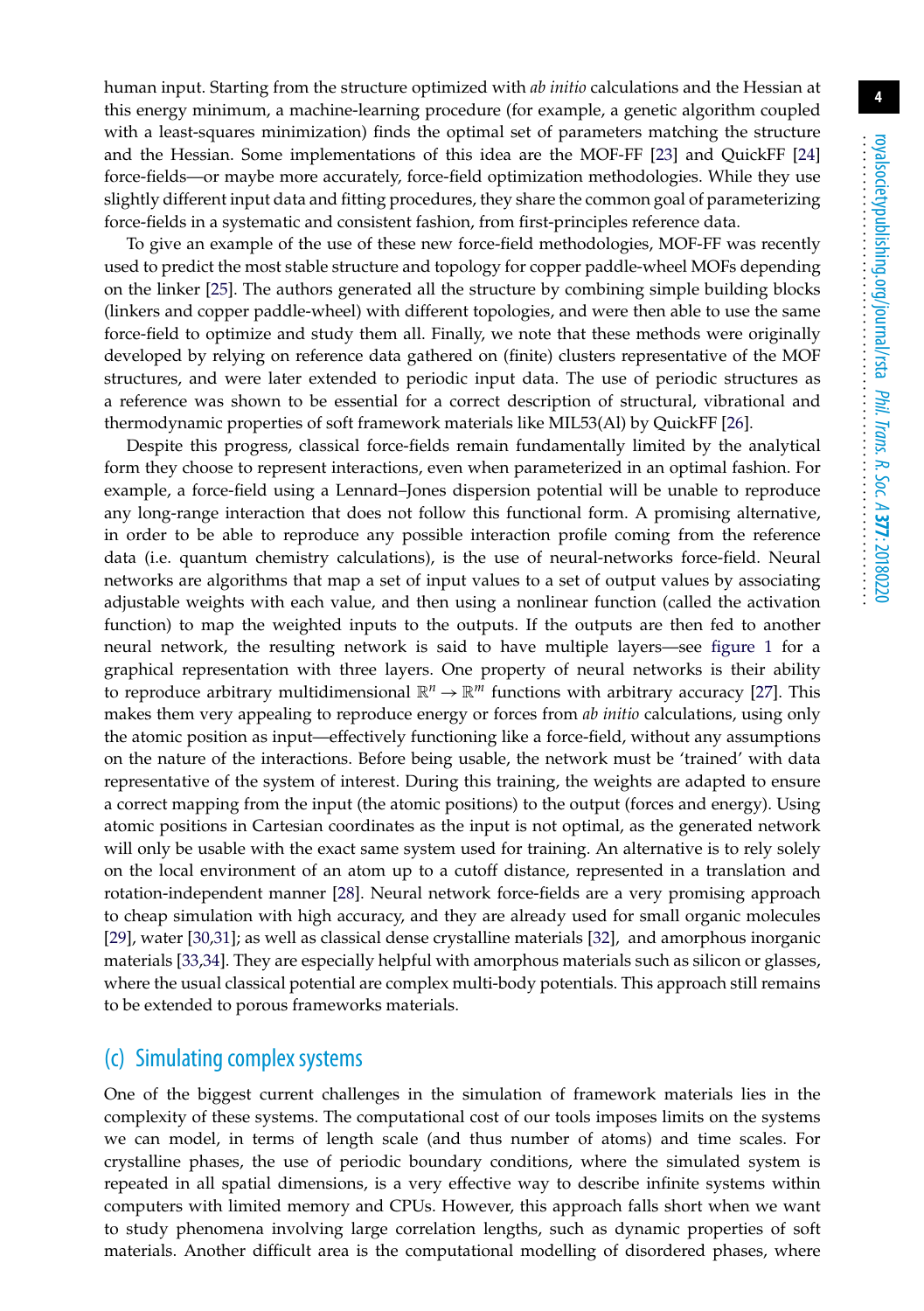

<span id="page-4-0"></span>**Figure 1.** A representation of a neural network mapping from *Xi* to*Yj* using three layers. Circles represent neurons using*f* as the activation function, and lines are adjustable weights  $w_{ij}^\alpha$  for the input values. In this case, the output of the neuron  $\alpha$  would be  $f\left(\sum_{i} w_{i1}^1 X_i\right)$ . (Online version in colour.)

a very large simulation box would be necessary to correctly describe the system. Yet, within the field of framework materials, such disordered systems are attracting a lot of interest due to their properties that differ from their crystalline counterparts. We can here cite as examples systems such as MOF glasses [\[35](#page-13-17)[–37\]](#page-14-0) and liquids [\[38\]](#page-14-1), or framework materials with defects and correlated disorder [\[39\]](#page-14-2). There is thus an important drive to model these materials, because of their properties (e.g. amorphous phases can have more appealing mechanical and optical properties than crystals) or because catalysis, nucleation or adsorption can occur preferentially around defects.

A strategy that can be used in this case—if the brute force approach of using a very large simulation box is not feasible—is to use multiple realizations (or 'copies') of the system of interest, and average the measured properties over those replicas. This approach has been extensively used in the past for the study of amorphous systems such as silica glasses or disordered carbons. For example, Van Ginhoven *et al.* [\[40\]](#page-14-3) used DFT calculations on 18 different configurations of silica glass created using a classical force-field, and were thus able to obtain a good statistical representation of static and dynamic properties with comparable or better accuracy than a longer, bigger simulation [\(figure 2\)](#page-5-0).

Another strategy to study large-scale systems is to change the level of description, moving closer to mesoscopic methods and using coarse-grained force-fields instead of atomistic ones. Dürholt *et al.* [\[41\]](#page-14-4) have generated such a coarse-grained force-field for the HKUST-1 MOF, based on copper paddle-wheels. These authors showed that even a very coarse model is able to reproduce the low-energy deformations of the system, with only one coarse-grained bead for 30 atoms. Another mesoscopic approach, in the field of adsorption, is the use of Lattice Boltzmann methods to describe the coupling between fluid flow and adsorption in porous media with complex geometries [\[42\]](#page-14-5).

Beyond this scale, it can also be useful to turn to macroscopic modelling methods to simulate even larger systems. Indeed, many potential applications of framework materials are based on their use not as single crystals, but are expect to construct nanostructured or composite systems: common examples include monoliths, supported thin films and mixed-matrix membranes. In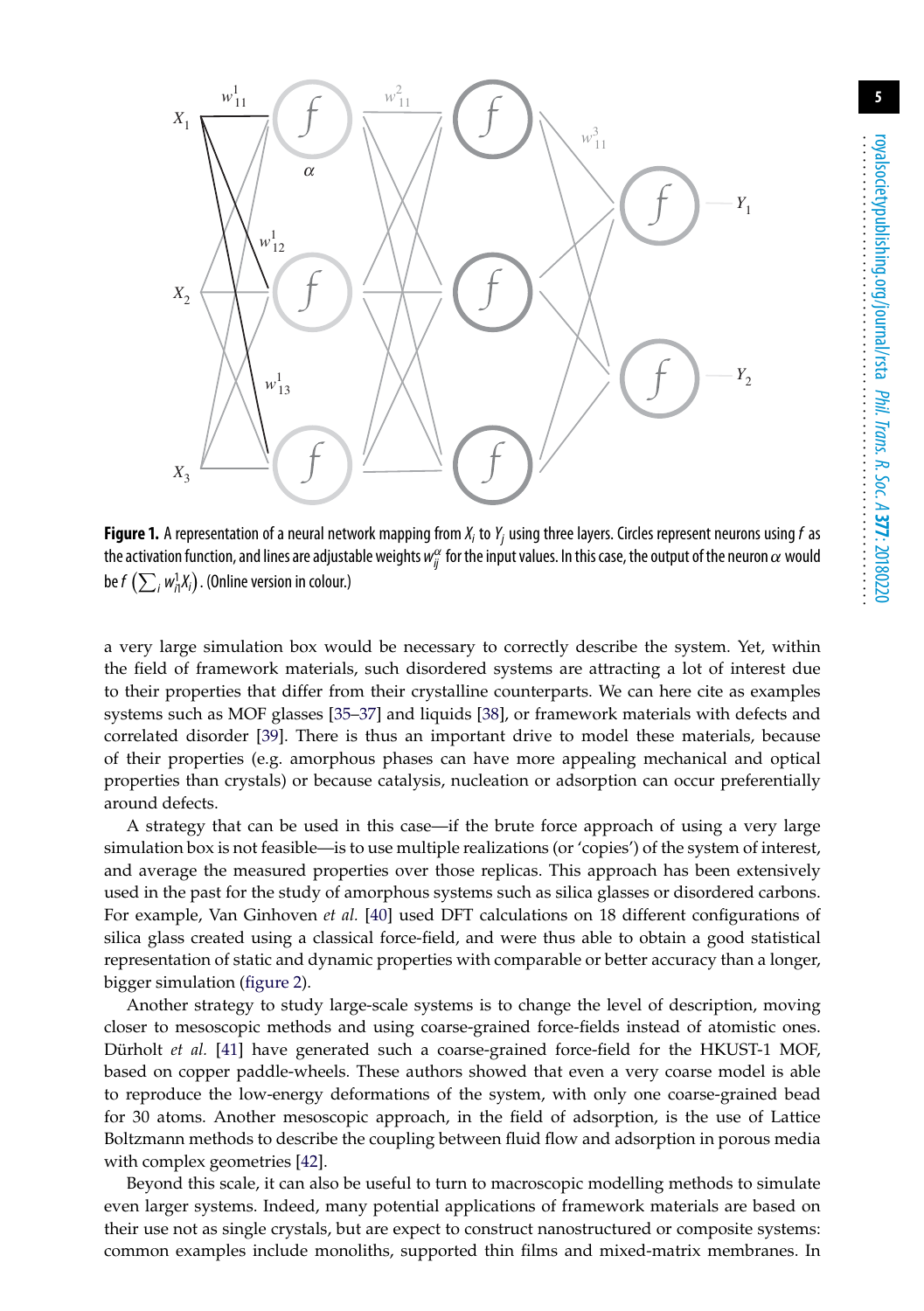

<span id="page-5-0"></span>**Figure 2.** Ring size distribution in silica glass, as computed from 18 small (72 atoms) replicas, or a single big (1497 atoms) simulation. Reprinted with permission from [\[40\]](#page-14-3). Copyright  $\circ$  2005 by the American Physical Society.

order to describe these composite systems, one has to turn to conventional microscopic modelling methods: finite elements for solid mechanics, computational fluid dynamics to describe transport, etc. In this vein, Evans *et al.* [\[43\]](#page-14-6) used a macroscopic description and finite-element methods to compute deformation properties of mixed-matrix membrane and other composite of framework materials and polymers. The use of finite-element methods allowed them to study sizes up to  $400 \,\mu$ m, which is five orders of magnitude bigger than typical atomistic simulations.

Finally, we note that while we are starting to see new techniques and methods that go from one level of description to the next (quantum to classical, micro to meso, meso to macro), the bridging of those various scales of simulations into a coherent multi-scale simulation methodology is still a widely open research question. How can one use data from *ab initio* simulation to fit atomistic classical force-field? [\[23,](#page-13-5)[44\]](#page-14-7) Or leverage force-field-based data to create a coarse-grained model? [\[41\]](#page-14-4) Or transfer microscopic properties into input for a finite-element method? [\[43,](#page-14-6)[45\]](#page-14-8) Every time we go up a level of description, we are able to work with bigger systems at longer timescales, at the cost of some accuracy and precision, but we still lack a systematic way to create and validate these novel models for performance and accuracy.

#### (d) Describing excited states

We note here that a particularly challenging area of the modelling of framework materials is that of the description of their excited states, in order to better understand, e.g. their optical properties and photocatalytic activity. Such phenomena involve transitions between the system's ground state and another state of higher energy (the excited state) upon photon absorption or emission. The energy difference involved in the electronic transitions is directly related to the position of absorption and emission bands. Theoretical models can give insight into the properties of electronically excited states, and are therefore a useful complement to experimental measurements. In that framework, density functional theory (DFT), and more precisely its timedependent form (TD-DFT) [\[46](#page-14-9)[,47\]](#page-14-10), is the *ab initio* method of choice for most of the cases [\[48](#page-14-11)[,49\]](#page-14-12), as it may treat structures containing up to *ca* 300 atoms. To study framework materials, Wilbraham *et al.* have developed a computational protocol in order to simulate the optical signatures of two MOF structures based on the 4,4 -bis((3,5-dimethyl-1*H*-pyrazol-4-yl)methyl)-biphenyl (H2DMPMB) linker. The developed protocol was successfully applied to characterize and to rationalize the adsorption and the emission behaviour on the interchange of zinc and cadmium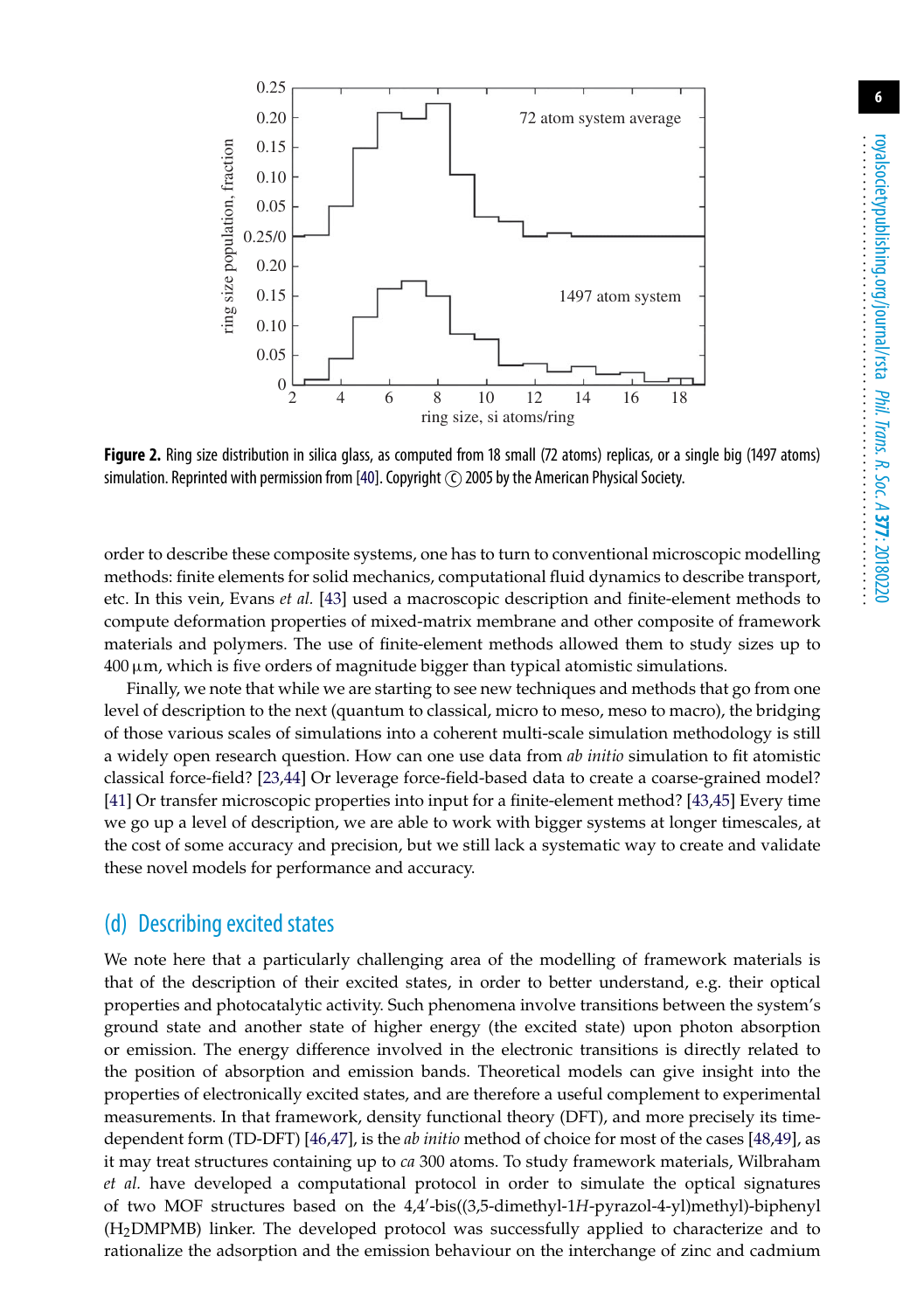as metal cation [\[48\]](#page-14-11). Another important optical property in hybrid materials is the nature of the electronic excitations that could present ligand-to-metal charge transfer (LMCT) characteristics. Very recently, Wu *et al.* showed that from different cations, electronic excitations occur in the linker of the UiO-66(Ce) MOF upon light absorption. These authors showed that incorporation of the cerium cation presents an effective way not only to stabilize the LMCT, but also to increase the photocatalytic activity of UiO-66 MOF [\[49\]](#page-14-12). For applications in photocatalysis, the magnitude of the band gap and the absolute positions of the band edges are of high importance [\[50,](#page-14-13)[51\]](#page-14-14). As an example, based on the mixing of organic linkers, Ricardo *et al.* have designed new ZIF materials with a narrower band gap in order to allow the absorption of the visible range solar spectrum. They showed that by introducing a transition metal (copper) in the tetrahedral position of the mixed-linker ZIFs, it is possible to increase photo-adsorption [\[51\]](#page-14-14).

#### 3. Material databases

As stated in the introduction, the last decade has seen an important increase in the number of studies on various families of framework materials, with the goal of discovering or designing novel materials with targeted properties. Given the large number of materials synthesized, characterized and reported, three important series of questions arise:

- (i) Where and how is the information on these materials stored? What are the available **data**?
- (ii) Under what form is it stored, how can it be queried, retrieved and interpreted? That is, issues of **Application Programming Interface (API), format and interoperability**.
- (iii) What is the extent of information and properties provided for each structure? How were they determined? Those are questions about the **metadata** associated with each structure.

In this section, we will briefly review the current state of the art and describe some of the existing material databases for framework materials, contrasting the situation with that of inorganic materials.

#### (a) Zeolites

Let us start with the grandparent of this family of databases, namely the database of zeolite structures from the International Zeolite Association (IZA), which is freely available on the Internet at [http://www.iza-structure.org/databases/.](http://www.iza-structure.org/databases/) Most of the information is also available in the printed form, as the *Atlas of zeolite framework types* book [\[52\]](#page-14-15). Zeolites belong to the class of nanoporous materials and are composed of oxygen, silicon and aluminium. They have widespread applications at the industrial level in the fields of catalysis, adsorption and separation [\[53](#page-14-16)[–56\]](#page-14-17). At the current date, the corresponding database provides structural information for 230 zeolite framework types reported experimentally, among which 67 are natural zeolites. Ten years ago, only 176 zeolite frameworks were known, showing that even among 'conventional' porous materials, progress is steady and the synthesis of new zeolites remains a considerable challenge. The IZA database is heavily curated, as all the zeolitic structures it includes have been approved by the Structure Commission of the IZA, to verify that it is unique and that the structure has been satisfactorily proved.

The nomenclature for these materials is recognized by IUPAC (the International Union of Pure and Applied Chemistry) and is assigned by a three letter code—such as FAU, for the faujasite framework, or MOR for the mordenite framework. Data associated with each framework type code include crystallographic data: space group, cell parameters, positions of vertices in the idealized framework, but also topological density, ring size, channel dimensions, maximum diameter of an included sphere, accessible volume and composite-building units. Moreover, going beyond idealized framework structure and topological properties, the database features detailed information for building models, and simulated powder diffraction patterns for representative materials, as well as all corresponding literature references.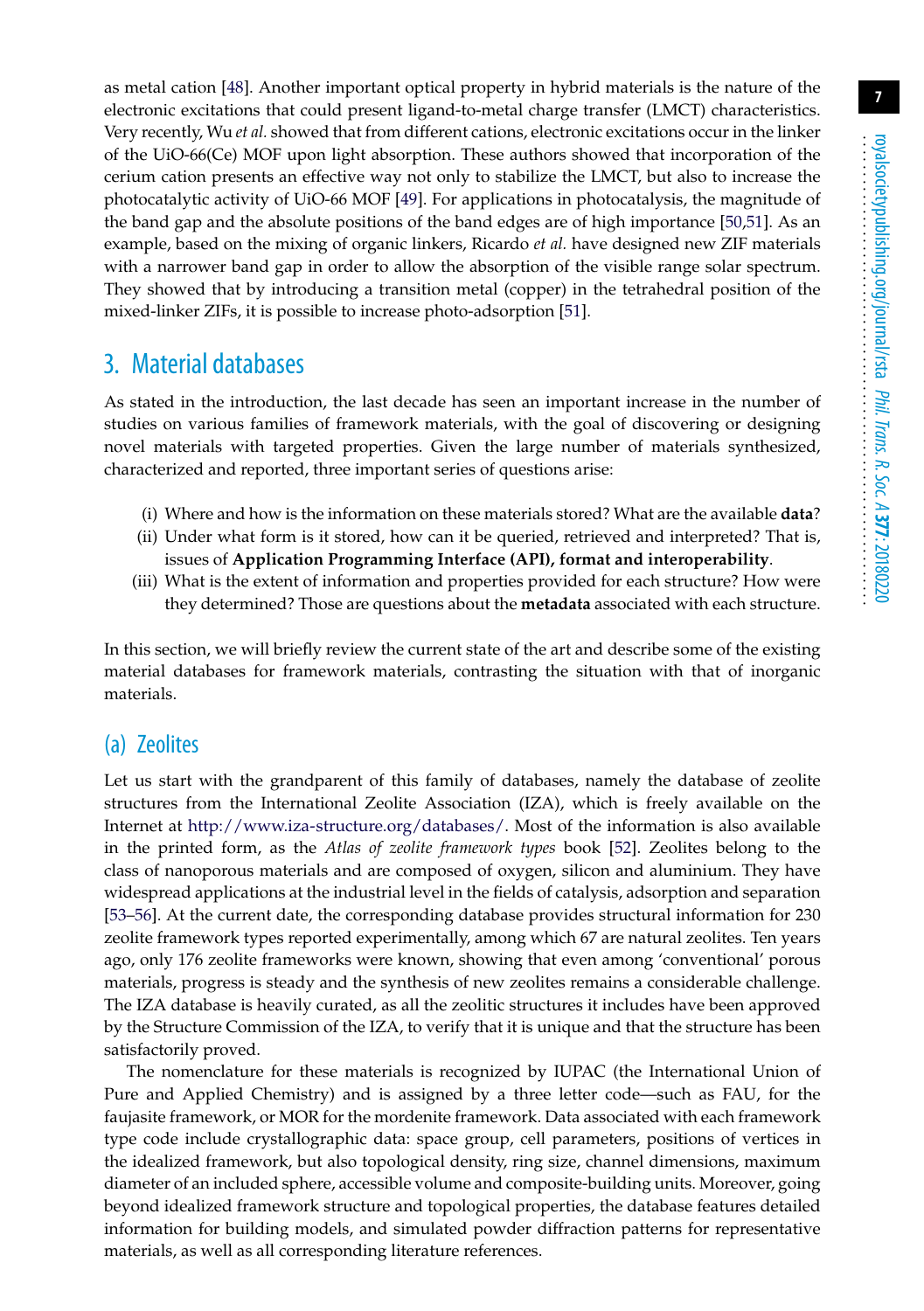At this stage, the reader unfamiliar with zeolites may be surprised that only 230 zeolitic structures have been identified experimentally. Indeed, at the molecular scale, zeolites are constituted of TO<sub>4</sub> tetrahedra (where typically  $T = AI$  or Si), connected by their corners. It is mathematically possible to create an infinite number of such four-connected nets that have threedimensional periodicity. The question of why only a few structures are experimentally realized, known as 'zeolite feasibility', is still wide open [\[57](#page-14-18)[,58\]](#page-14-19). Nevertheless, researchers have used theoretical and computational tools to develop databases of hypothetical zeolitic structures based on four-connected nets, but usually with added constraints such as an upper bound on the lattice energy or topology. Compared to the experimental zeolites, the number of hypothetical zeolitic structures is much larger and rapidly growing. In the first such database published, by Li *et al.* [\[59–](#page-15-0)[61\]](#page-15-1) and available at [http://mezeopor.jlu.edu.cn/hypo/,](http://mezeopor.jlu.edu.cn/hypo/) two sets of hypothetical zeolite structures are provided [\[61,](#page-15-1)[62\]](#page-15-2). The first set is generated by the FraGen algorithm, which is based on Monte Carlo direct space structure modelling [\[63\]](#page-15-3). The second set is composed of so-called ABC-6 structures, which are enumerated through a material genome approach [\[64\]](#page-15-4). The number of all the ABC-6 structures is 84 292. Besides their structures in CIF format, all hypothetical structures are assembled in an Excel spreadsheet listing their properties, such as stacking layers, stacking sequences, space groups, cell dimensions, channel openings, framework energies, framework densities, stacking compactness and the constituent cages [\[61\]](#page-15-1).

A second hypothetical zeolite structure database, available at [http://www.hypothetical](http://www.hypotheticalzeolites.net) [zeolites.net,](http://www.hypotheticalzeolites.net) was generated by Treacy and Foster [\[65,](#page-15-5)[66\]](#page-15-6). It contains 5 million different frameworks, triaged into 'bronze' and 'silver' sets, depending on their feasibility based respectively on a specifically designed cost function and force-field energy minimization. The two sets contain 5 389 408 bronze and 1 270 921 silver structures, and have been used as starting points for a series of theoretical surveys of zeolitic frameworks [\[67\]](#page-15-7) and related four-connected frameworks [\[68,](#page-15-8)[69\]](#page-15-9). Using the Monte Carlo approach, Earl *et al.* have developed a systematic computational procedure to search through unit cells with different space group symmetries [\[70\]](#page-15-10), called the symmetry-constrained intersite bonding search (SCIBS) approach. They have used it to generate a third database of 2.6 million zeolite-like materials that have topological, geometrical and diffraction characteristics that are similar to those of known zeolites [\[71\]](#page-15-11). All three hypothetical zeolite databases are maintained by individual research groups, and are not open to external submissions of new structures.

Besides the aluminosilicate zeolites, open-framework aluminophosphates, or AlPOs, constitute an important class of microporous inorganic materials with a variety of structures ranging from neutral zeolites to anionic frameworks. The AlPO framework is not only limited to Al and Si as tetrahedral atoms: the upper limit of pore size can go beyond 12-membered rings, and the primary building units are not restricted to tetrahedra. This gives the AlPO family a rich variety of structural architectures and physico-chemical properties. There is an AlPO database, available online at [http://mezeopor.jlu.edu.cn/alpo/,](http://mezeopor.jlu.edu.cn/alpo/) developed by Y. Li, J. Yu and R. Xu. It contains over 200 experimental AlPO structures reported in the literature [\[72\]](#page-15-12). In addition to general information, such as formula, space group, cell parameters and atomic coordinates, this database also includes more detailed structural information, such as coordination environment, Al/P ratio, stacking sequences for two-dimensional structures and coordination sequences. Simulated XRD reflections and references are also included to aid the identification of samples of users.

#### (b) Metal-organic frameworks

MOFs appeared almost 30 years ago, and designate a class of materials composed of inorganic nodes linked by organic ligands. These are a novel generation of materials, with promising applications to follow zeolites in catalysis and adsorption-related applications. Since their discovery, the growth in the number of MOF structures reported in the Cambridge Structural Database (CSD) has been staggering, as shown in [figure 3.](#page-8-0) The latter contains more than 900 000 structures of small molecule crystal structures and materials, among which 70 000 MOF materials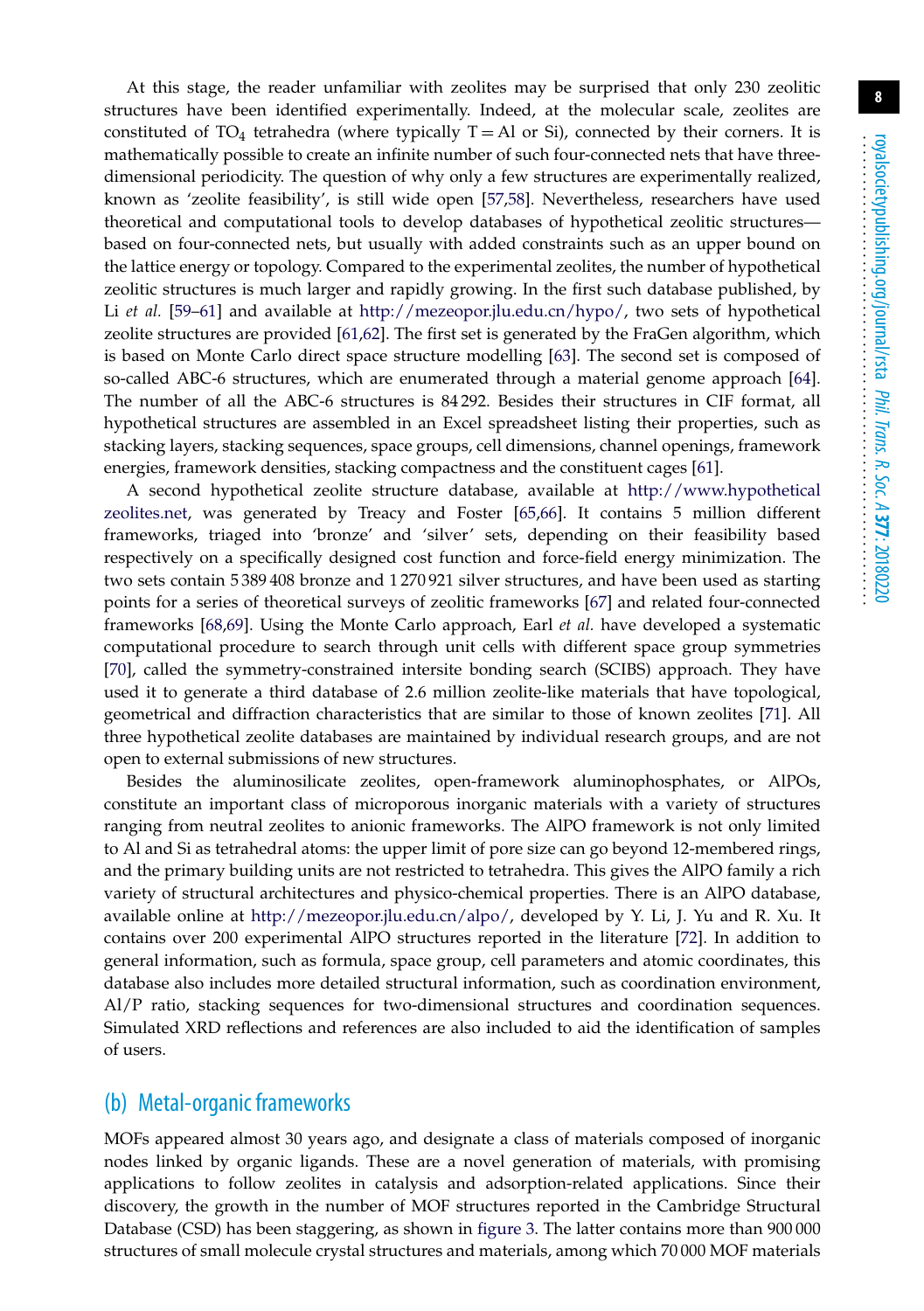**9**



<span id="page-8-0"></span>**Figure 3.** Schematic of the CSD and MOF entries since 1972. The inset shows the MOF self-assembly process from building blocks: metal nodes (red spheres) and organic ligands (blue struts). Reprinted with permission from [\[73\]](#page-15-13). Copyright (C) 2017 American Chemical Society. (Online version in colour.)

can be found. Each crystal structure undergoes extensive validation and cross-checking by expert chemists and crystallographers to ensure that the database is maintained to the highest possible standards. Apart from X-ray, neutron diffraction analyses and three-dimensional structure, every entry is enriched with bibliographic, chemical and physical information. Even though all published MOF structures are collected in the CSD, it is not easy to distinguish them from the rest of the structures in the CSD. In this vein, Watanabe *et al.* have extracted 30 000 extended MOF compounds from the CSD, among which 1163 MOF materials were applied for  $CO_2/N_2$ separation [\[74\]](#page-15-14). In 2013, Goldsmith *et al*. published an automated approach for screening 20 000 porous structures in the CSD useful for hydrogen storage [\[75\]](#page-15-15). This requires the use of algorithms for virtual solvent removal, and relies on an established empirical correlation between excess hydrogen uptake and surface area.

In 2014, Chung *et al.* developed a curated database of MOF structures, named the 'Computation-Ready Experimental MOFs' (CoRE MOF) database; it is available at [https://](https://gregchung.github.io/CoRE-MOFs/) [gregchung.github.io/CoRE-MOFs/.](https://gregchung.github.io/CoRE-MOFs/) It contains over 6000 three-dimensional MOFs, with solvents and templating agents cleaned, and with a pore limiting diameter (PLD) larger than 2.4 Å [\[76\]](#page-15-16). The protocol used to generate the database, represented in [figure 4,](#page-9-0) is the following: (i) identify and extract MOF structures from CSD, based on atomic types and bonds present; (ii) remove solvent molecules and included templates; (iii) in some cases, remove disorder. Several recent studies have used this database as a starting point [\[77](#page-15-17)[,78\]](#page-15-18). Additional computational data can also be added to the database, as did the Sholl group by computing and publishing point charges derived from periodic DFT calculations for more than 2000 structures in the CoRE MOF database [\[79\]](#page-15-19). This allows for easier reuse by other research groups, as a starting point for adsorption calculations of polar molecules, for example.

Despite the importance of these CSD-derived databases, they are not integrated within the CSD, and thus require manual updates over time, as new entries are added to the CSD. To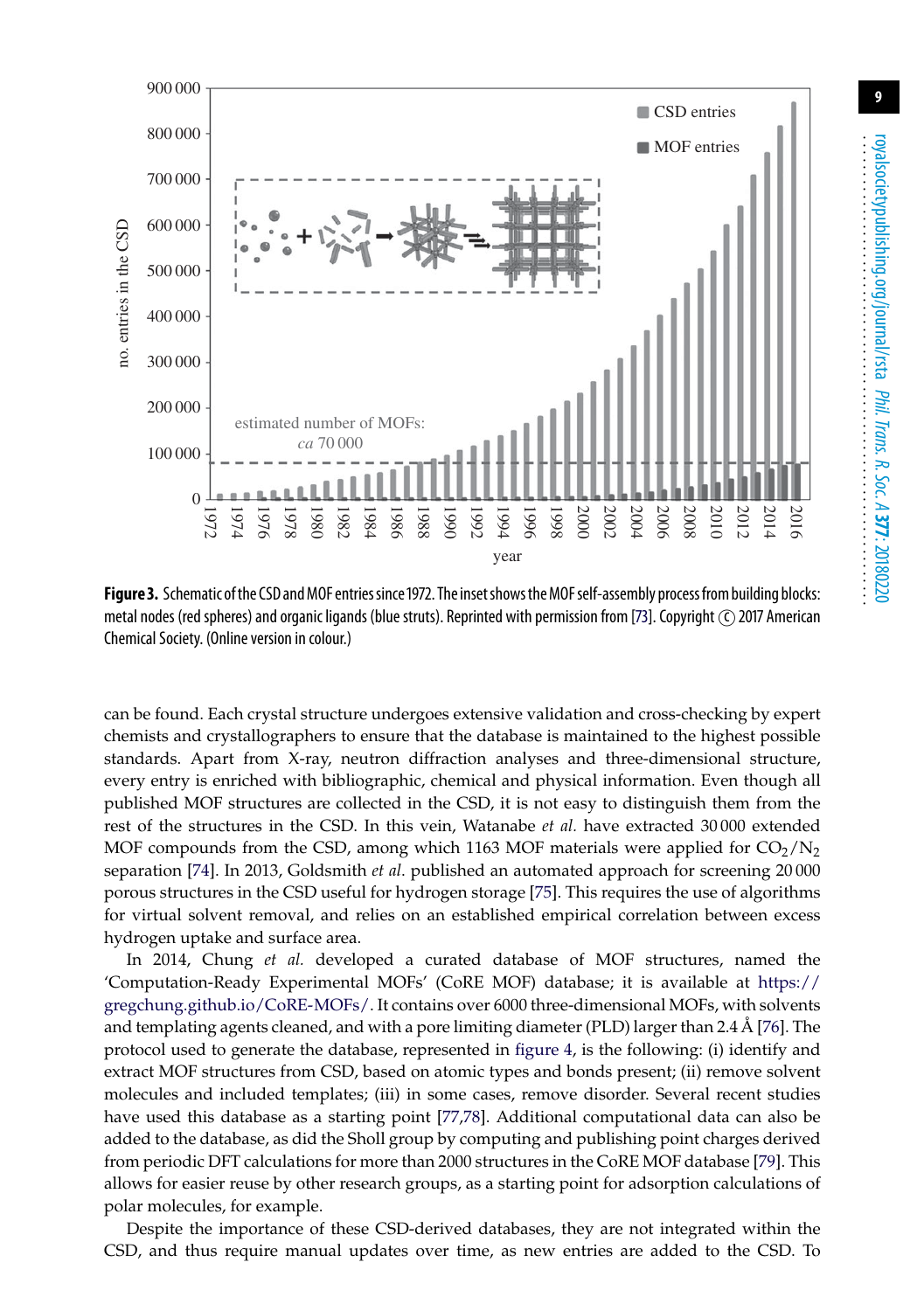

<span id="page-9-0"></span>**Figure 4.** Schematic illustration of the CoRE MOF database construction. Reprinted with permission from [\[76\]](#page-15-16). Copyright  $\odot$  2014 American Chemical Society. (Online version in colour.)

address this deficiency, Moghadam *et al.* have recently implemented seven criteria for MOFs embedded within a custom CSD Python Application Programming Interface (API) workflow [\[73\]](#page-15-13). The constructed CSD MOF is currently integrated into the CCDC's (Cambridge Crystallographic Data Centre) structure search program ConQuest, which allows for tailored structural queries and visualization. CSD MOF thus presents the most complete collection of MOFs, and will stay synchronized with the CSD as time goes by. The authors have also developed an array of computational algorithms in order to remove the solvent molecules from the CSD MOF subset, and then to calculate the geometric and physical properties for all the structures in the database.

Finally, we should note here that some effort has also been devoted to designing hypothetical MOFs structures. In this quest, Wilmer *et al.* have generated a database of 137 953 hypothetical MOF structures from 102 different building blocks, containing secondary building units (SBU) and organic linkers [\[80\]](#page-15-20). The authors then used this database as a starting point for computational screening, with the goal of identifying the best candidates for specific applications. This was applied, for example, to the cases of hydrogen storage, methane storage and adsorption/stability of water [\[81](#page-16-0)[–83\]](#page-16-1). However, once a computational screening approach has identified possible targets, the design of synthesis protocol for these hypothetical materials, as well as their feasibility, is still often a complex issue.

#### (c) The Materials Project

For other crystalline compounds, and for inorganic solids in particular, there have been a large number of databases, often with a specific focus on a particular class of materials. Most—but not all—are dedicated to experimental structures and properties. They are briefly reviewed in [\[84\]](#page-16-2), for the interested reader. We want to focus here on a recent development, the development of the Materials Project, which provides a material database as well as an open API (and web portal) to **10**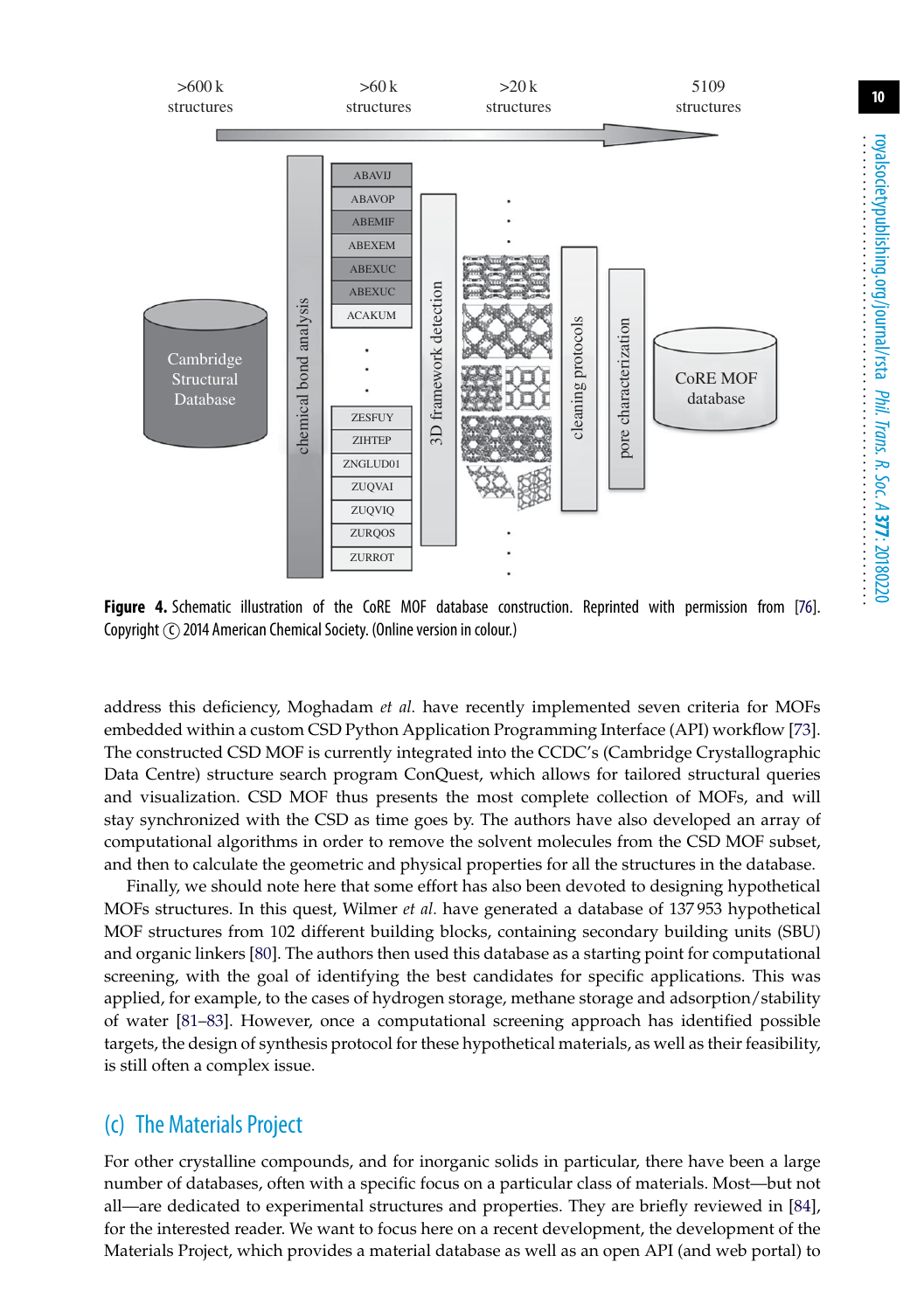computed information on known and predicted materials. As we are writing this, it includes information about 86 371 inorganic compounds, and it is regularly updated with additional entries. It also aggregates nanoporous structures from several databases, including CoRE MOFs, hypothetical MOFs and zeolites described in the previous sections, as well as computational predicted porous polymeric networks (PPNs). The main goal of this database is to accelerate advanced material discovery and deployment [\[85\]](#page-16-3). Classes of materials that feature a specific focus include battery materials, intercalation electrodes and conversion electrodes.

The database is open—after registration—and accessible through its own open-source API. A high-quality reference implementation of this API is provided as part of the open-source Python Materials Genomics (pymatgen) material analysis package, available at [http://pymatgen.org/.](http://pymatgen.org/) In addition to the Materials Project API, pymatgen is a generic material-oriented Python library, with classes for the representation of elements, sites, molecules and periodic structures, input/output support for several common file formats, analysis tools for electronic structure and physical properties, etc. For non-programmers, the Materials Project also includes a web front-end at [https://materialsproject.org/,](https://materialsproject.org/) through which one can access the large dataset. Properties, such as space group, X-ray diffraction, band structures and elastic properties, can be browsed or searched. This architecture is extensible; for example, our group has recently provided an integration of the online ELATE application for the analysis and visualization of elastic tensors [\[86\]](#page-16-4). This ELATE analysis and visualization is linked from every Materials Project entry that contains elastic data, i.e. every crystalline solid for which the elastic stiffness tensor has been computed by DFT calculations. In 2015, Jong *et al.* reported elastic properties for 1181 inorganic compounds [\[87\]](#page-16-5). This number has since grown, and the database currently contains elastic information for 13 934 inorganic compounds—and this number is still growing.

### 4. Machine learning for property prediction

While the databases of structures, both experimentally determined and hypothetical, grow at a fast pace, the efforts to add physical and chemical properties of these materials in databases are happening on a longer timescale. The current theoretical chemistry methods, using microscopic (quantum chemistry and classical molecular modelling) and mesoscopic scales, make it possible to predict and understand the physical and chemical behaviour of given materials that already exist. However, these methods are computationally intensive, and their use on a very large scale is somewhat limited. Computational screening studies based on existing databases, as we have described below, are often limited to very simple descriptors of a material's performance for a given application. They are often used in a multi-stage strategy, where filters of increasing complexity and computational cost are applied successfully. For example, in the case of adsorption, studies will focus first on pore space and accessible area (geometric descriptors), then identify among those best-performing candidates the ones suitable for adsorption based on Grand Canonical Monte Carlo simulations. A similar strategy was applied by Davies *et al.* for the screening of stoichiometric inorganic materials for water splitting, where low-computational cost filters based on electronegativity, electronic chemical potential and atomic solid-state energy [\[88\]](#page-16-6).

To go beyond these methods and identify novel materials for targeted applications, there is thus a need to develop active methods for property prediction based on structure and chemical composition, bypassing quantum calculations and classical molecular simulations at least during an initial high-throughput screening step. In order to develop such methods, databases are useful in two different ways: first, databases of physical and chemical properties are necessary in order to train, benchmark and validate the new prediction methods. Second, larger databases of hypothetical structures are needed as a basis for large-scale screening, once the property prediction methods are adequate.

With this goal in mind, machine learning appears as a powerful tool for predicting chemical and physical properties for large number of materials, i.e. at low computational cost. Neural networks—already presented in §2—are a class of machine learning algorithms, but many others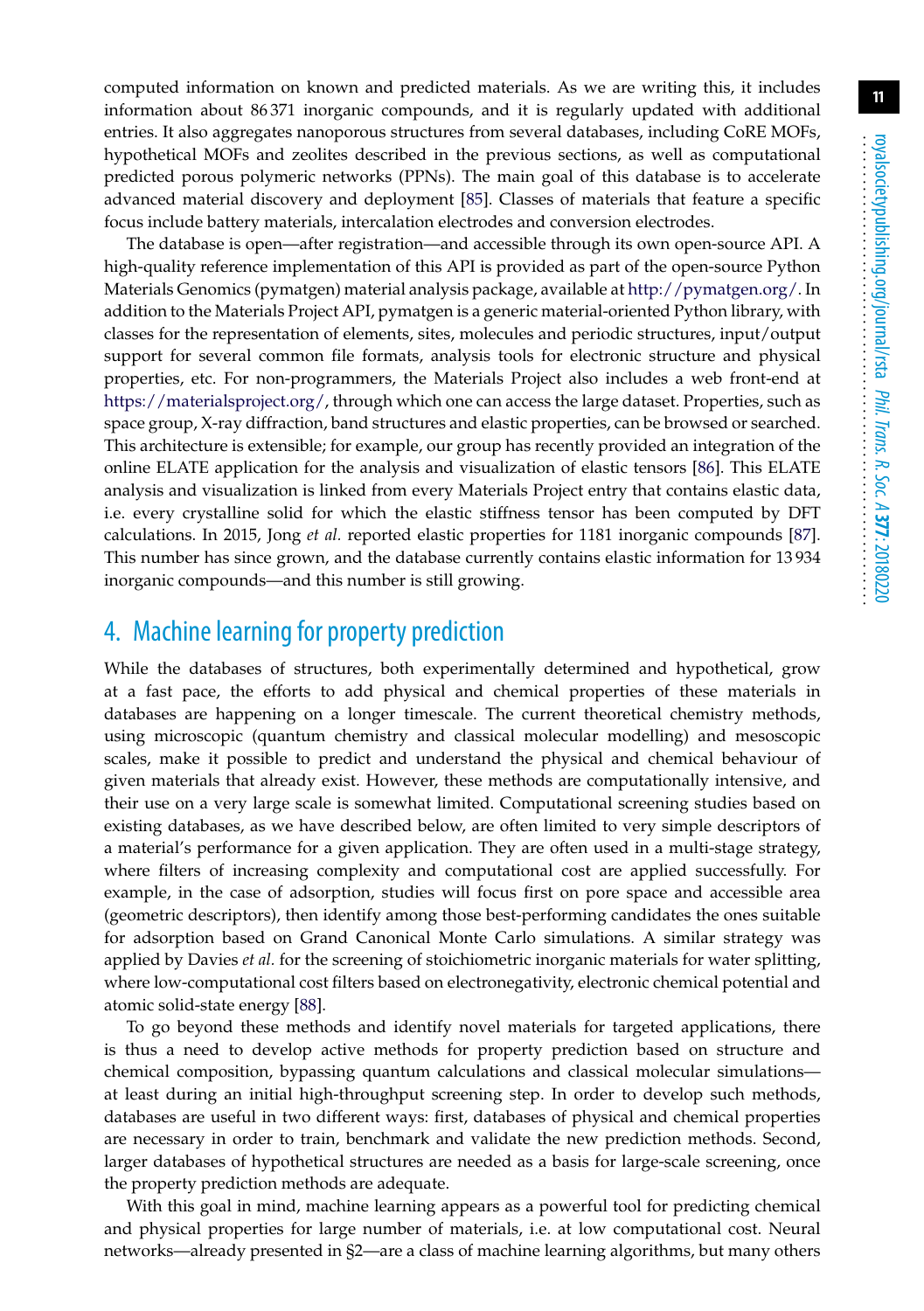exist. Machine learning is the generic term used for algorithms that generate another algorithm, in order to progressively improve their performance for a task they have not been explicitly programmed to perform. In the most commonly used family of machine learning methods, called *supervised learning*, the algorithm generated is called the predictor. It takes a set of input descriptors, and maps them to the required output. This output is usually the numeric value of a physical property in our case, but it can also be the classification of the input in a given class. When using machine learning on chemical systems, the descriptors can take multiple forms: local descriptors such as atomic positions, bond length, angle or dihedral angles; global descriptors like mass density, largest included sphere in a porous framework or elastic properties; and topological descriptors such as ring size distribution. As we said, machine learning algorithms generate predictor algorithms from a set of reference input and output data. The idea is to train the machine learning algorithm on a subset of the data, and then test the generated predictor on the remaining part of the reference data. This allows us to evaluate the accuracy of the predictor. For more information on machine learning and its usage in molecular and materials science, we refer the interested reader to the very pedagogical review by Butler *et al.* [\[89\]](#page-16-7).

Within the fields of physics and chemistry, machine learning has been applied to a large diversity of applications. On the computational side, research is ongoing on the use of machine learning to improve electronic structure calculations by bypassing the Kohn–Sham equations [\[90\]](#page-16-8), developing machine-learned functionals [\[91\]](#page-16-9) and creating adaptive basis sets [\[92\]](#page-16-10). Other applications in chemistry include the extraction of chemical data (structures, reactions, etc.) from published work [\[93\]](#page-16-11), the prediction of novel synthetic pathways [\[94\]](#page-16-12), the design of catalysts [\[95\]](#page-16-13), etc. In 2016, Jong *et al.* used machine learning techniques to predict elastic properties (bulk and shear modulus) for inorganic compounds in order to accelerate material discovery and design [\[96\]](#page-16-14). However, few studies have focused so far on framework materials and their physical properties. Recently, Evans *et al.* [\[97\]](#page-16-15) used a machine learning algorithm to predict elastic properties (such as the bulk modulus and shear modulus) of 590 448 hypothetical pure-silica zeolites, using an accurate training set of elastic properties determined with DFT calculations [\[98\]](#page-16-16). Evans combined the GBR (gradient boosting regressor) approach using regression trees and a set of local, structural and porosity-related descriptors, and their results highlighted several important correlations and trends in terms of stability for zeolitic structures. Romain Gaillac extended this to predict the auxeticity and the Poisson's ratio of more than 1000 zeolites [\[99\]](#page-16-17). These recent advances, combined with the availability of DFT-computed elastic tensors for a large number of inorganic materials within the Materials Project, create new opportunities for computationally assisted material discovery and design. We should also note here, for the sake of completeness, that *unsupervised* machine learning has also been applied to chemical questions: such techniques take a dataset as input and identify hidden structures in the data—e.g. clustering of data points or structures by similarity [\[100,](#page-16-18)[101\]](#page-16-19).

## 5. Conclusion

We have given here a short overview of the current state of methodologies for modelling framework materials at multiple scales and tried to highlight some of the common themes as well as differences between this rapidly expanding class of materials and other inorganic solids. It is clear from the examples listed that the diversity of modelling methods is also growing to match the rapid pace of experimental developments, and the increasing complexity of the systems and phenomena studied. However, while modelling strategies develop at all length and time scales, from the microscopic to the macroscopic, the links between these simulation scales are still rather *ad hoc*, and comprehensive, coherent multi-scale simulation strategies are still the exception, rather than the norm. Just as experimental and computational tools are complementary in providing a large variety of viewpoints on a given material, studies containing multiple simulations strategies at different scales are appearing, which provide a very deep understanding of the macroscopic properties of a material and its microscopic origins.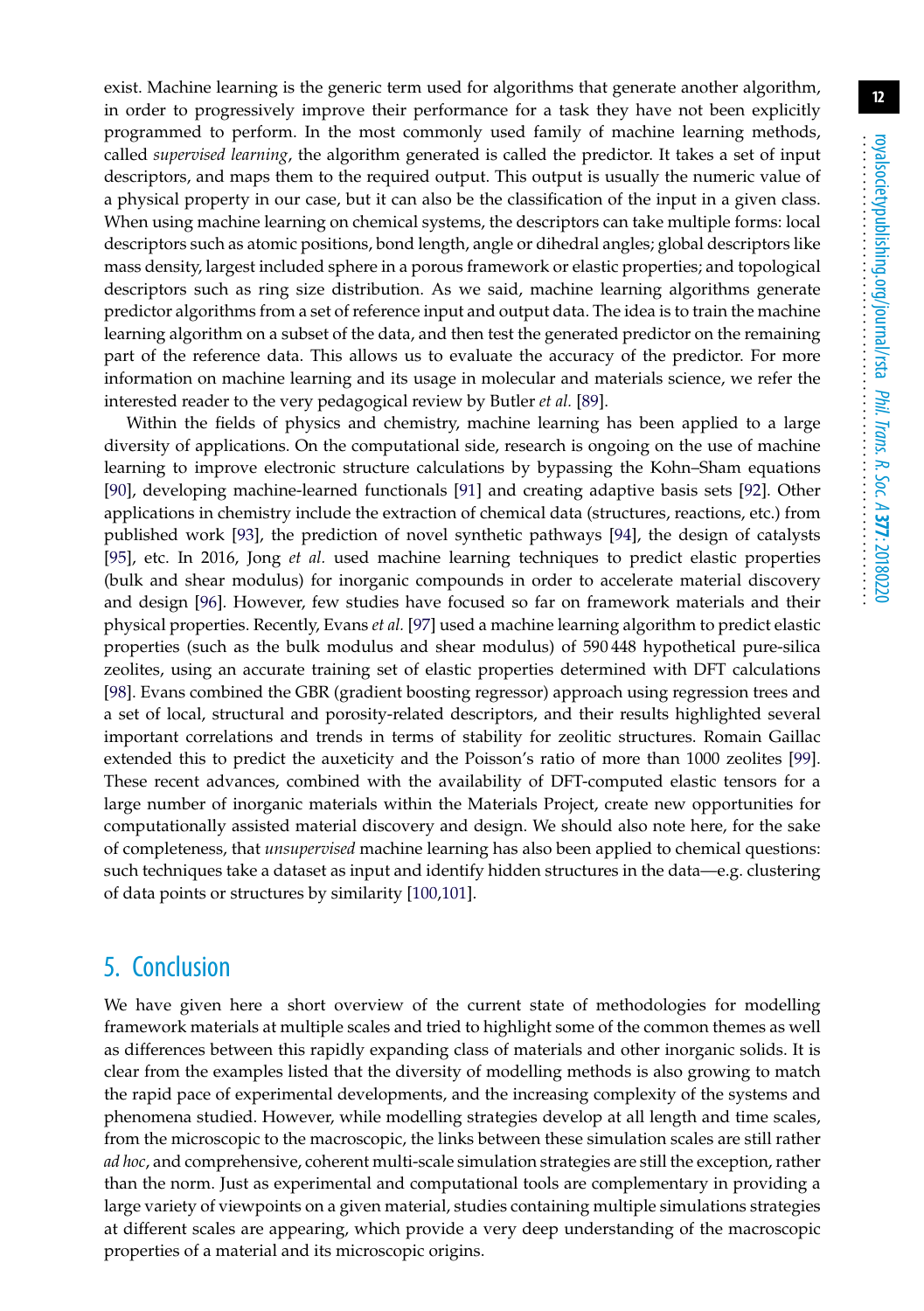Data accessibility. Supporting data are available online in our data repository at [https://github.com/fxcoudert/](https://github.com/fxcoudert/citable-data) [citable-data.](https://github.com/fxcoudert/citable-data)

Competing interests. We declare we have no competing interests.

Funding. No funding has been received for this article.

Acknowledgements. A large part of the work reviewed here requires access of scientists in the field to large supercomputer centres. Although no original calculations were performed in the writing of this review, we acknowledge GENCI for high-performance computing CPU time allocations (grant no. A0050807069). We sincerely thank colleagues from Université de France (UNIV France) for their support. We thank Cory Simon and Martijn Zwijnenburg for their insightful feedback on a first version of this manuscript which appeared on the chemRxiv preprint server.

## <span id="page-12-0"></span>**References**

- 1. Horike S, Shimomura S, Kitagawa S. 2009 Soft porous crystals. *Nat. Chem.* **1**, 695–704. [\(doi:10.1038/nchem.444\)](http://dx.doi.org/doi:10.1038/nchem.444)
- <span id="page-12-1"></span>2. Coudert FX. 2015 Responsive metal–organic frameworks and framework materials: under pressure, taking the heat, in the spotlight, with friends. *Chem. Mater.* **27**, 1905–1916. [\(doi:10.1021/acs.chemmater.5b00046\)](http://dx.doi.org/doi:10.1021/acs.chemmater.5b00046)
- <span id="page-12-2"></span>3. Krause S *et al.* 2016 A pressure-amplifying framework material with negative gas adsorption transitions. *Nature* **532**, 348–352. [\(doi:10.1038/nature17430\)](http://dx.doi.org/doi:10.1038/nature17430)
- <span id="page-12-3"></span>4. Cairns AB, Goodwin AL. 2015 Negative linear compressibility. *Phys. Chem. Chem. Phys.* **17**, 20 449–20 465. [\(doi:10.1039/C5CP00442J\)](http://dx.doi.org/doi:10.1039/C5CP00442J)
- <span id="page-12-4"></span>5. Spencer EC, Kiran MSRN, Li W, Ramamurty U, Ross NL, Cheetham AK. 2014 Pressureinduced bond rearrangement and reversible phase transformation in a metal-organic framework. *Angew. Chem. Int. Ed.* **53**, 5583–5586. [\(doi:10.1002/anie.v53.22\)](http://dx.doi.org/doi:10.1002/anie.v53.22)
- <span id="page-12-5"></span>6. Lyndon R, Konstas K, Ladewig BP, Southon PD, Kepert PCJ, Hill MR. 2013 Dynamic photoswitching in metal-organic frameworks as a route to low-energy carbon dioxide capture and release. *Angew. Chem. Int. Ed.* **52**, 3695–3698. [\(doi:10.1002/anie.201206359\)](http://dx.doi.org/doi:10.1002/anie.201206359)
- <span id="page-12-6"></span>7. Lapidus SH, Halder GJ, Chupas PJ, Chapman KW. 2013 Exploiting high pressures to generate porosity, polymorphism, and lattice expansion in the nonporous molecular framework zn(cn). *J. Am. Chem. Soc.* **135**, 7621–7628. [\(doi:10.1021/ja4012707\)](http://dx.doi.org/doi:10.1021/ja4012707)
- <span id="page-12-7"></span>8. Cornell WD *et al.* 1995 A second generation force field for the simulation of proteins, nucleic acids, and organic molecules. *J. Am. Chem. Soc.* **117**, 5179–5197. [\(doi:10.1021/ja00124a002\)](http://dx.doi.org/doi:10.1021/ja00124a002)
- <span id="page-12-8"></span>9. Rappe AK, Casewit CJ, Colwell KS, Goddard WA, Skiff WM. 1992 Uff, a full periodic table force field for molecular mechanics and molecular dynamics simulations. *J. Am. Chem. Soc.* **114**, 10 024–10 035. [\(doi:10.1021/ja00051a040\)](http://dx.doi.org/doi:10.1021/ja00051a040)
- <span id="page-12-9"></span>10. Greathouse JA, Ockwig NW, Criscenti LJ, Guilinger TR, Pohl P, Allendorf MD. 2010 Computational screening of metal–organic frameworks for large-molecule chemical sensing. *Phys. Chem. Chem. Phys.* **12**, 12621. [\(doi:10.1039/c0cp00092b\)](http://dx.doi.org/doi:10.1039/c0cp00092b)
- 11. Ryan P, Farha OK, Broadbelt LJ, Snurr RQ. 2010 Computational screening of metal-organic frameworks for xenon/krypton separation. *AIChE J.* **57**, 1759–1766. [\(doi:10.1002/aic.v57.7\)](http://dx.doi.org/doi:10.1002/aic.v57.7)
- <span id="page-12-10"></span>12. Colón YJ, Snurr RQ. 2014 High-throughput computational screening of metal–organic frameworks. *Chem. Soc. Rev.* **43**, 5735–5749. [\(doi:10.1039/C4CS00070F\)](http://dx.doi.org/doi:10.1039/C4CS00070F)
- <span id="page-12-11"></span>13. Chaplais G, Fraux G, Paillaud JL, Marichal C, Nouali H, Fuchs AH, Coudert FX, Patarin J. 2018 Impacts of the imidazolate linker substitution (CH<sub>3</sub>, cl or br) on the structural and adsorptive properties of ZIF-8. *J. Phys. Chem. C* **122**, 26 945–26 955. [\(doi:10.1021/acs.jpcc.8b08706\)](http://dx.doi.org/doi:10.1021/acs.jpcc.8b08706)
- <span id="page-12-12"></span>14. Howe JD, Morelock CR, Jiao Y, Chapman KW, Walton KS, Sholl DS. 2016 Understanding structure, metal distribution, and water adsorption in mixed-metal MOF-74. *J. Phys. Chem. C* **121**, 627–635. [\(doi:10.1021/acs.jpcc.6b11719\)](http://dx.doi.org/doi:10.1021/acs.jpcc.6b11719)
- <span id="page-12-13"></span>15. McGrath MJ, Siepmann JI, Kuo IFW, Mundy CJ, VandeVondele J, Hutter J, Mohamed F, Krack M. 2005 Isobaric-isothermal monte carlo simulations from first principles: application to liquid water at ambient conditions. *ChemPhysChem* **6**, 1894–1901. [\(doi:10.1002/](http://dx.doi.org/doi:10.1002/(ISSN)1439-7641) [\(ISSN\)1439-7641\)](http://dx.doi.org/doi:10.1002/(ISSN)1439-7641)
- <span id="page-12-14"></span>16. Leiding J, Coe JD. 2014 An efficient approach to *ab initio* monte carlo simulation. *J. Chem. Phys.* **140**, 034106. [\(doi:10.1063/1.4855755\)](http://dx.doi.org/doi:10.1063/1.4855755)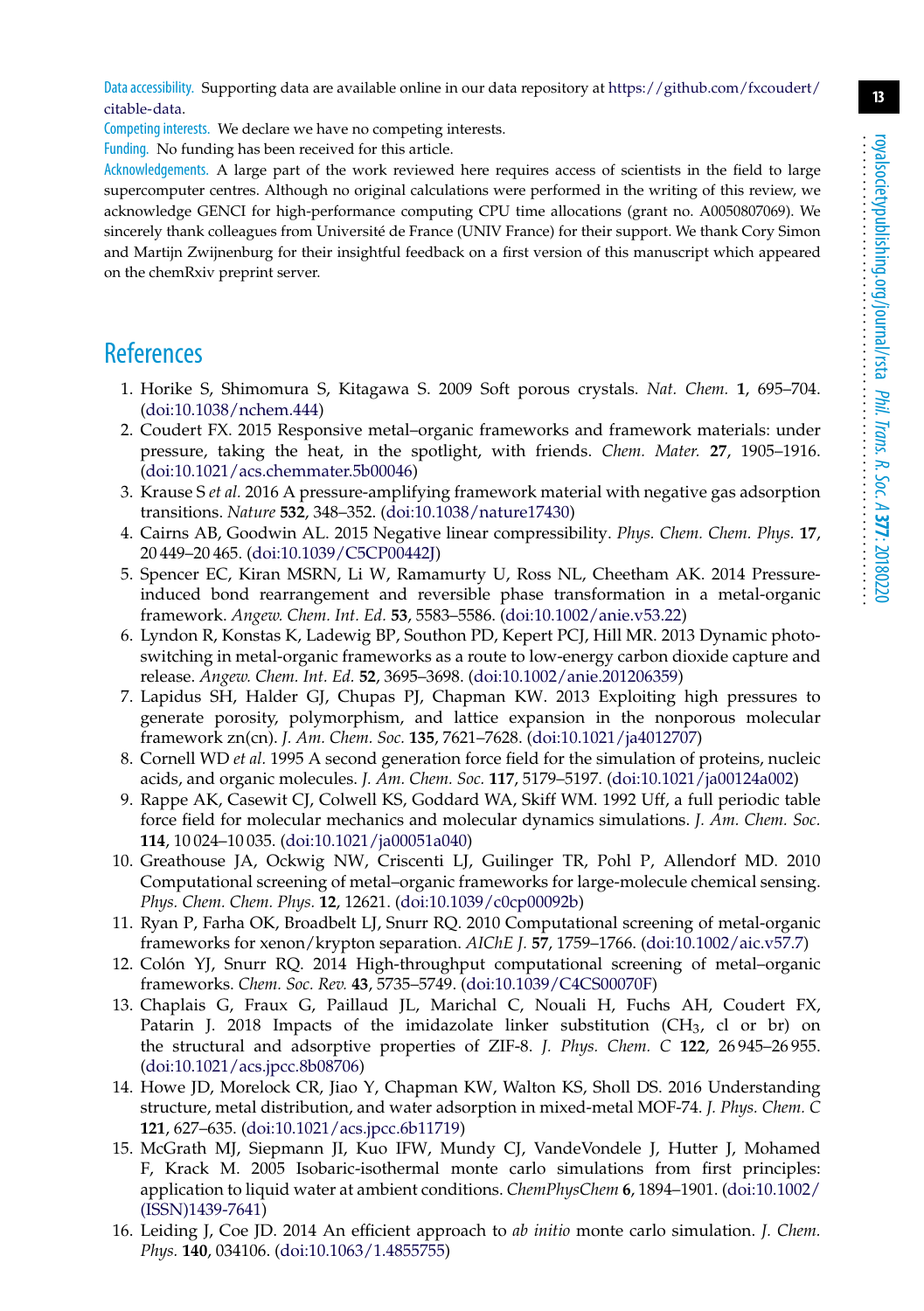- <span id="page-13-0"></span>17. Falcioni M, Deem MW. 1999 A biased monte carlo scheme for zeolite structure solution. *J. Chem. Phys.* **110**, 1754–1766. [\(doi:10.1063/1.477812\)](http://dx.doi.org/doi:10.1063/1.477812)
- <span id="page-13-1"></span>18. Maurin G, Senet P, Devautour S, Gaveau P, Henn F, Van Doren VE, Giuntini JC. 2001 Combining the Monte Carlo technique with  $^{29}$ si nmr spectroscopy: simulations of cation locations in zeolites with various si/al ratios. *J. Phys. Chem. B* **105**, 9157–9161. [\(doi:10.1021/jp011789i\)](http://dx.doi.org/doi:10.1021/jp011789i)
- <span id="page-13-2"></span>19. Coudert FX, Fuchs AH. 2016 Computational characterization and prediction of metal– organic framework properties. *Coord. Chem. Rev.* **307**, 211–236. [\(doi:10.1016/j.ccr.2015.08.001\)](http://dx.doi.org/doi:10.1016/j.ccr.2015.08.001)
- <span id="page-13-3"></span>20. Paddison JAM, Agrestini S, Lees MR, Fleck CL, Deen PP, Goodwin AL, Stewart JR, Petrenko OA. 2014 Spin correlations in  $Ca_3Co_2O_6$ : polarized-neutron diffraction and Monte Carlo study. *Phys. Rev. B* **90**, 31. [\(doi:10.1103/PhysRevB.90.014411\)](http://dx.doi.org/doi:10.1103/PhysRevB.90.014411)
- 21. Sapnik AF, Geddes HS, Reynolds EM, Yeung HHM, Goodwin AL. 2018 Compositional inhomogeneity and tuneable thermal expansion in mixed-metal zif-8 analogues. *Chem. Commun.* **54**, 9651–9654. [\(doi:10.1039/C8CC04172E\)](http://dx.doi.org/doi:10.1039/C8CC04172E)
- <span id="page-13-4"></span>22. Cairns AB, Cliffe MJ, Paddison JAM, Daisenberger D, Tucker MG, Coudert FX, Goodwin AL. 2016 Encoding complexity within supramolecular analogues of frustrated magnets. *Nat. Chem.* **8**, 442–447. [\(doi:10.1038/nchem.2462\)](http://dx.doi.org/doi:10.1038/nchem.2462)
- <span id="page-13-5"></span>23. Bureekaew S, Amirjalayer S, Tafipolsky M, Spickermann C, Roy TK, Schmid R. 2013 MOF-FF - a flexible first-principles derived force field for metal-organic frameworks. *Phys. Status Solidi B* **250**, 1128–1141. [\(doi:10.1002/pssb.v250.6\)](http://dx.doi.org/doi:10.1002/pssb.v250.6)
- <span id="page-13-6"></span>24. Vanduyfhuys L, Vandenbrande S, Verstraelen T, Schmid R, Waroquier M, Speybroeck VV. 2015 QuickFF: a program for a quick and easy derivation of force fields for metal-organic frameworks fromab initioinput. *J. Comput. Chem.* **36**, 1015–1027. [\(doi:10.1002/jcc.v36.13\)](http://dx.doi.org/doi:10.1002/jcc.v36.13)
- <span id="page-13-7"></span>25. Impeng S, Cedeno R, Dürholt JP, Schmid R, Bureekaew S. 2018 Computational structure prediction of (4, 4)-connected copper paddle-wheel-based MOFs: influence of ligand functionalization on the topological preference. *Cryst. Growth Des.* **18**, 2699–2706. [\(doi:10.1021/acs.cgd.8b00238\)](http://dx.doi.org/doi:10.1021/acs.cgd.8b00238)
- <span id="page-13-8"></span>26. Vanduyfhuys L, Vandenbrande S, Wieme J, Waroquier M, Verstraelen T, Van Speybroeck V. 2018 Extension of the quickff force field protocol for an improved accuracy of structural, vibrational, mechanical and thermal properties of metal-organic frameworks. *J. Comput. Chem.* **39**, 999–1011. [\(doi:10.1002/jcc.v39.16\)](http://dx.doi.org/doi:10.1002/jcc.v39.16)
- <span id="page-13-9"></span>27. Hornik K, Stinchcombe M, White H. 1989 Multilayer feedforward networks are universal approximators. *Neural Netw.* **2**, 359–366. [\(doi:10.1016/0893-6080\(89\)90020-8\)](http://dx.doi.org/doi:10.1016/0893-6080(89)90020-8)
- <span id="page-13-10"></span>28. Behler J, Parrinello M. 2007 Generalized neural-network representation of high-dimensional potential-energy surfaces. *Phys. Rev. Lett.* **98**, 146401. [\(doi:10.1103/PhysRevLett.98.](http://dx.doi.org/doi:10.1103/PhysRevLett.98.146401) [146401\)](http://dx.doi.org/doi:10.1103/PhysRevLett.98.146401)
- <span id="page-13-11"></span>29. Smith JS, Isayev O, Roitberg AE. 2017 ANI-1: an extensible neural network potential with DFT accuracy at force field computational cost. *Chem. Sci.* **8**, 3192–3203. [\(doi:10.1039/C6SC05720A\)](http://dx.doi.org/doi:10.1039/C6SC05720A)
- <span id="page-13-12"></span>30. Cho KH, No KT, Scheraga HA. 2002 A polarizable force field for water using an artificial neural network. *J. Mol. Struct.* **641**, 77–91. [\(doi:10.1016/S0022-2860\(02\)00299-5\)](http://dx.doi.org/doi:10.1016/S0022-2860(02)00299-5)
- <span id="page-13-13"></span>31. Morawietz T, Behler J. 2013 A density-functional theory-based neural network potential for water clusters including van der waals corrections. *J. Phys. Chem. A* **117**, 7356–7366. [\(doi:10.1021/jp401225b\)](http://dx.doi.org/doi:10.1021/jp401225b)
- <span id="page-13-14"></span>32. Hellström M, Behler J. 2018 Neural network potentials in materials modeling. In *Handbook of materials modeling*, pp. 1–20. Berlin: Springer International Publishing.
- <span id="page-13-15"></span>33. Deringer VL, Csányi G. 2017 Machine learning based interatomic potential for amorphous carbon. *Phys. Rev. B* **95**, 094203. [\(doi:10.1103/PhysRevB.95.094203\)](http://dx.doi.org/doi:10.1103/PhysRevB.95.094203)
- <span id="page-13-16"></span>34. Deringer VL, Bernstein N, Bartók AP, Cliffe MJ, Kerber RN, Marbella LE, Grey CP, Elliott SR, Csányi G. 2018 Realistic atomistic structure of amorphous silicon from machinelearning-driven molecular dynamics. *J. Phys. Chem. Lett.* **9**, 2879–2885. [\(doi:10.1021/](http://dx.doi.org/doi:10.1021/acs.jpclett.8b00902) [acs.jpclett.8b00902\)](http://dx.doi.org/doi:10.1021/acs.jpclett.8b00902)
- <span id="page-13-17"></span>35. Bennett TD *et al.* 2016 Melt-quenched glasses of metal–organic frameworks. *J. Am. Chem. Soc.* **138**, 3484–3492. [\(doi:10.1021/jacs.5b13220\)](http://dx.doi.org/doi:10.1021/jacs.5b13220)
- 36. Zhao Y, Lee SY, Becknell N, Yaghi OM, Angell CA. 2016 Nanoporous transparent mof glasses with accessible internal surface. *J. Am. Chem. Soc.* **138**, 10 818–10 821. [\(doi:10.1021/jacs.6b07078\)](http://dx.doi.org/doi:10.1021/jacs.6b07078)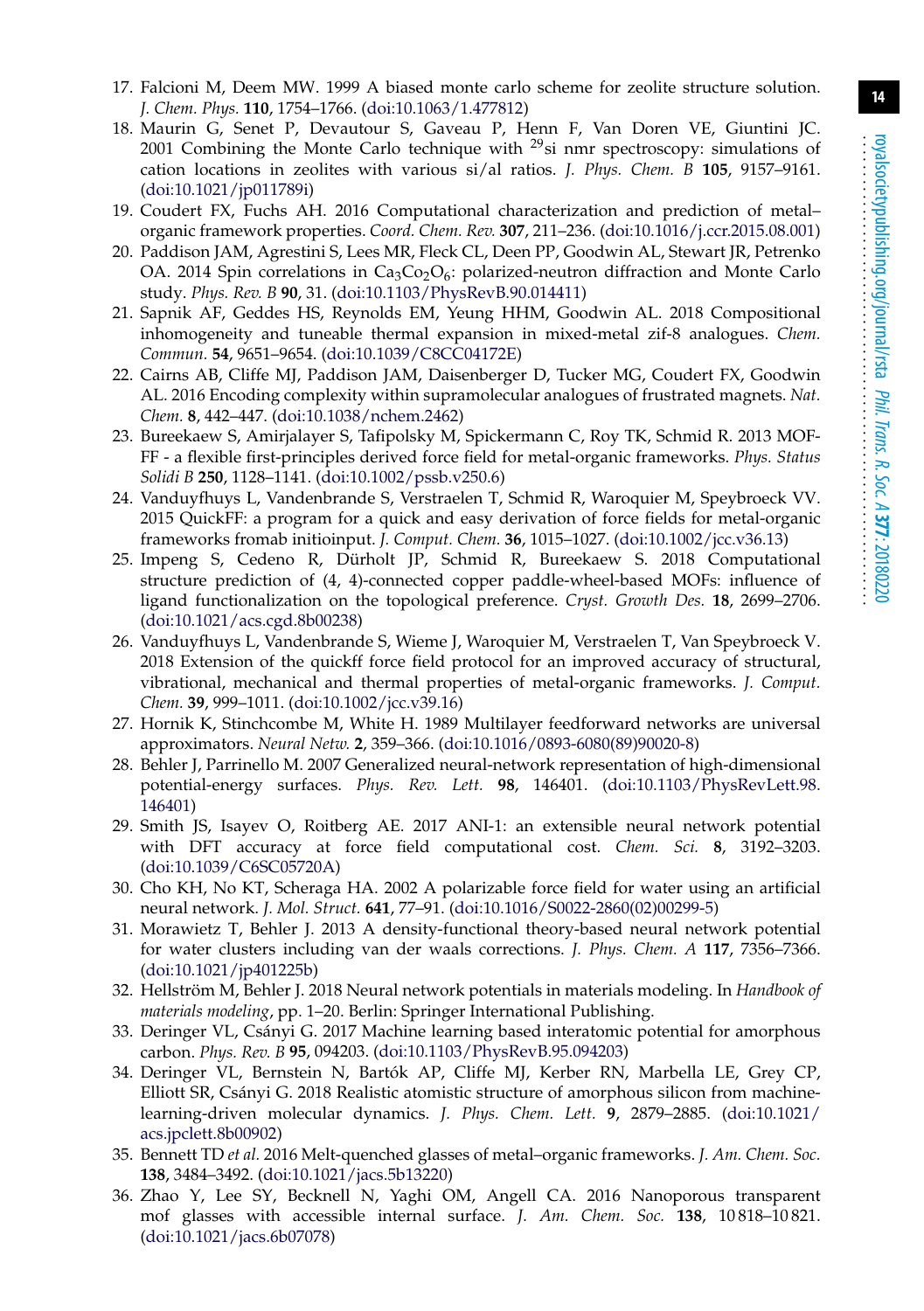- <span id="page-14-0"></span>37. Zhou C *et al.* 2018 Metal-organic framework glasses with permanent accessible porosity. *Nat. Commun.* **9**, 19. [\(doi:10.1038/s41586-018-0513-4\)](http://dx.doi.org/doi:10.1038/s41586-018-0513-4)
- <span id="page-14-1"></span>38. Gaillac R, Pullumbi P, Beyer KA, Chapman KW, Keen DA, Bennett TD, Coudert FX. 2017 Liquid metal–organic frameworks. *Nat. Mater.* **16**, 1149–1154. [\(doi:10.1038/nmat4998\)](http://dx.doi.org/doi:10.1038/nmat4998)
- <span id="page-14-2"></span>39. Cheetham AK, Bennett TD, Coudert FX, Goodwin AL. 2016 Defects and disorder in metal organic frameworks. *Dalton Trans.* **45**, 4113–4126. [\(doi:10.1039/C5DT04392A\)](http://dx.doi.org/doi:10.1039/C5DT04392A)
- <span id="page-14-3"></span>40. Ginhoven RMV, Jónsson H, Corrales LR. 2005 Silica glass structure generation forab initiocalculations using small samples of amorphous silica. *Phys. Rev. B* **71**, 024208. [\(doi:10.1103/PhysRevB.71.024208\)](http://dx.doi.org/doi:10.1103/PhysRevB.71.024208)
- <span id="page-14-4"></span>41. Dürholt JP, Galvelis R, Schmid R. 2016 Coarse graining of force fields for metal–organic frameworks. *Dalton Trans.* **45**, 4370–4379. [\(doi:10.1039/C5DT03865K\)](http://dx.doi.org/doi:10.1039/C5DT03865K)
- <span id="page-14-5"></span>42. Vanson JM, Coudert FX, Rotenberg B, Levesque M, Tardivat C, Klotz M, Boutin A. 2015 Unexpected coupling between flow and adsorption in porous media. *Soft Matter* **11**, 6125–6133. [\(doi:10.1039/C5SM01348H\)](http://dx.doi.org/doi:10.1039/C5SM01348H)
- <span id="page-14-6"></span>43. Evans JD, Coudert FX. 2017 Macroscopic simulation of deformation in soft microporous composites. *J. Phys. Chem. Lett.* **8**, 1578–1584. [\(doi:10.1021/acs.jpclett.7b00397\)](http://dx.doi.org/doi:10.1021/acs.jpclett.7b00397)
- <span id="page-14-7"></span>44. Vanduyfhuys L, Verstraelen T, Vandichel M, Waroquier M, Van Speybroeck V. 2012 *Ab initio* parametrized force field for the flexible metal–organic framework mil-53(al). *J. Chem. Theory Comput.* **8**, 3217–3231. [\(doi:10.1021/ct300172m\)](http://dx.doi.org/doi:10.1021/ct300172m)
- <span id="page-14-8"></span>45. Coudert FX, Fuchs AH, Neimark AV. 2016 Adsorption deformation of microporous composites. *Dalton Trans.* **45**, 4136–4140. [\(doi:10.1039/C5DT03978A\)](http://dx.doi.org/doi:10.1039/C5DT03978A)
- <span id="page-14-9"></span>46. Runge E, Gross EKU. 1984 Density-functional theory for time-dependent systems. *Phys. Rev. Lett.* **52**, 997–1000. [\(doi:10.1103/PhysRevLett.52.997\)](http://dx.doi.org/doi:10.1103/PhysRevLett.52.997)
- <span id="page-14-10"></span>47. Casida ME. 1995 Time-dependent density functional response theory for molecules. In *Recent advances in density functional methods*, pp. 155–192. World Scientific.
- <span id="page-14-11"></span>48. Wilbraham L, Coudert FX, Ciofini I. 2016 Modelling photophysical properties of metalorganic frameworks: a density functional theory based approach. *Phys. Chem. Chem. Phys.* **18**, 25 176–25 182. [\(doi:10.1039/C6CP04056J\)](http://dx.doi.org/doi:10.1039/C6CP04056J)
- <span id="page-14-12"></span>49. Wu XP, Gagliardi L, Truhlar DG. 2018 Cerium metal–organic framework for photocatalysis. *J. Am. Chem. Soc.* **140**, 7904–7912. [\(doi:10.1021/jacs.8b03613\)](http://dx.doi.org/doi:10.1021/jacs.8b03613)
- <span id="page-14-13"></span>50. Butler KT, Hendon CH, Walsh A. 2014 Electronic chemical potentials of porous metal– organic frameworks. *J. Am. Chem. Soc.* **136**, 2703–2706. [\(doi:10.1021/ja4110073\)](http://dx.doi.org/doi:10.1021/ja4110073)
- <span id="page-14-14"></span>51. Grau-Crespo R, Aziz A, Collins AW, Crespo-Otero R, Hernández NC, Rodriguez-Albelo LM, Ruiz-Salvador AR, Calero S, Hamad S. 2016 Modelling a linker mix-and-match approach for controlling the optical excitation gaps and band alignment of zeolitic imidazolate frameworks. *Angew. Chem.* **128**, 16 246–16 250. [\(doi:10.1002/ange.201609439\)](http://dx.doi.org/doi:10.1002/ange.201609439)
- <span id="page-14-15"></span>52. Baerlocher C, McCusker LB, Olson D. 2007 *Atlas of zeolite framework types*, 6th edn. Amsterdam, The Netherland: Elsevier.
- <span id="page-14-16"></span>53. Speybroeck VV, Hemelsoet K, Joos L, Waroquier M, Bell RG, Catlow CRA. 2015 Advances in theory and their application within the field of zeolite chemistry. *Chem. Soc. Rev.* **44**, 7044–7111. [\(doi:10.1039/C5CS00029G\)](http://dx.doi.org/doi:10.1039/C5CS00029G)
- 54. Chapman KW, Chupas PJ, Nenoff TM. 2010 Radioactive iodine capture in silver-containing mordenites through nanoscale silver iodide formation. *J. Am. Chem. Soc.* **132**, 8897–8899. [\(doi:10.1021/ja103110y\)](http://dx.doi.org/doi:10.1021/ja103110y)
- 55. Bučko T, Benco L, Hafner J. Ángyá JG. 2011 Monomolecular cracking of propane over acidic chabazite: an ab initio molecular dynamics and transition path sampling study. *J. Catal.* **279**, 220–228. [\(doi:10.1016/j.jcat.2011.01.022\)](http://dx.doi.org/doi:10.1016/j.jcat.2011.01.022)
- <span id="page-14-17"></span>56. Nenoff TM, Rodriguez MA, Soelberg NR, Chapman KW. 2014 Silver-mordenite for radiologic gas capture from complex streams: dual catalytic CH3i decomposition and i confinement. *Micropor. Mesopor. Mat.* **200**, 297–303. [\(doi:10.1016/j.micromeso.2014.](http://dx.doi.org/doi:10.1016/j.micromeso.2014.04.041) [04.041\)](http://dx.doi.org/doi:10.1016/j.micromeso.2014.04.041)
- <span id="page-14-18"></span>57. Bushuev YG, Sastre G. 2010 Feasibility of pure silica zeolites. *J. Phys. Chem. C* **114**, 19 157–19 168. [\(doi:10.1021/jp107296e\)](http://dx.doi.org/doi:10.1021/jp107296e)
- <span id="page-14-19"></span>58. Blatov VA, Ilyushin GD, Proserpio DM. 2013 The zeolite conundrum: why are there so many hypothetical zeolites and so few observed? A possible answer from the zeolitetype frameworks perceived as packings of tiles. *Chem. Mater.* **25**, 412–424. [\(doi:10.1021/](http://dx.doi.org/doi:10.1021/cm303528u) [cm303528u\)](http://dx.doi.org/doi:10.1021/cm303528u)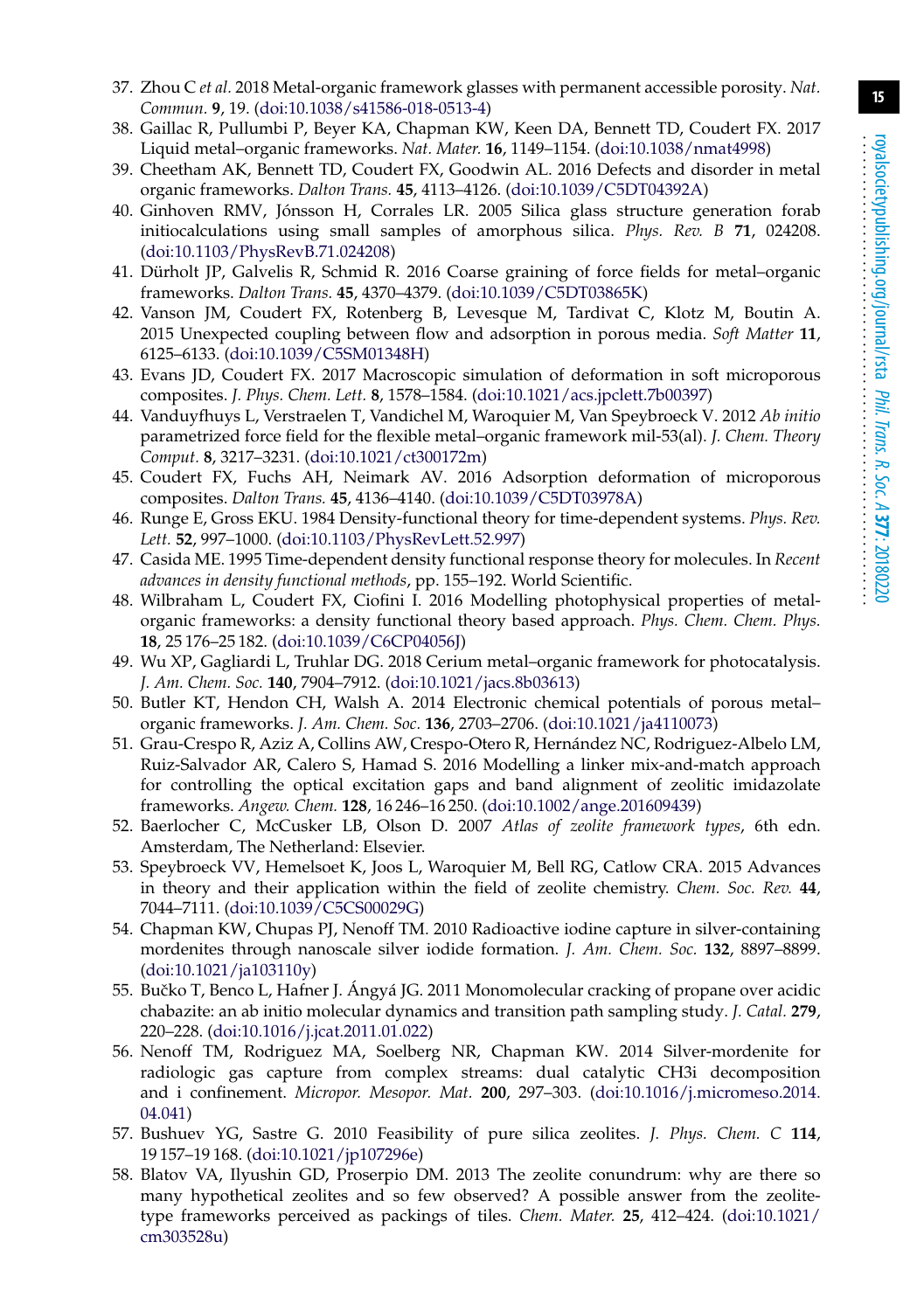- <span id="page-15-0"></span>59. Li Y, Yu J, Liu D, Yan W, Xu R, Xu Y. 2003 Design of zeolite frameworks with defined pore geometry through constrained assembly of atoms. *Chem. Mater.* **15**, 2780–2785. [\(doi:10.1021/cm0213826\)](http://dx.doi.org/doi:10.1021/cm0213826)
- 60. Yu J, Xu R. 2010 Rational approaches toward the design and synthesis of zeolitic inorganic open-framework materials. *Acc. Chem. Res.* **43**, 1195–1204. [\(doi:10.1021/](http://dx.doi.org/doi:10.1021/ar900293m) [ar900293m\)](http://dx.doi.org/doi:10.1021/ar900293m)
- <span id="page-15-1"></span>61. Li Y, Yu J. 2014 New stories of zeolite structures: their descriptions, determinations, predictions, and evaluations. *Chem. Rev.* **114**, 7268–7316. [\(doi:10.1021/cr500010r\)](http://dx.doi.org/doi:10.1021/cr500010r)
- <span id="page-15-2"></span>62. Li J, Corma A, Yu J. 2015 Synthesis of new zeolite structures. *Chem. Soc. Rev.* **44**, 7112–7127. [\(doi:10.1039/C5CS00023H\)](http://dx.doi.org/doi:10.1039/C5CS00023H)
- <span id="page-15-3"></span>63. Li Y, Yu J, Xu R. 2012 FraGen: a computer program for real-space structure solution of extended inorganic frameworks. *J. Appl. Cryst.* **45**, 855–861. [\(doi:10.1107/S002188981](http://dx.doi.org/doi:10.1107/S002188981201878X) [201878X\)](http://dx.doi.org/doi:10.1107/S002188981201878X)
- <span id="page-15-4"></span>64. Li Y, Li X, Liu J, Duan F, Yu J. 2015 In silico prediction and screening of modular crystal structures via a high-throughput genomic approach. *Nature Commun.* **6**, 011002. [\(doi:10.1038/ncomms9328\)](http://dx.doi.org/doi:10.1038/ncomms9328)
- <span id="page-15-5"></span>65. Treacy MMJ, Randall KH, Rao S, Perry JA, Chadi DJ. 1997 Enumeration of periodic tetrahedral frameworks. *Z. Kristallogr. Cryst. Mater.* **212**, 50. [\(doi:10.1524/zkri.1997.](http://dx.doi.org/doi:10.1524/zkri.1997.212.11.768) [212.11.768\)](http://dx.doi.org/doi:10.1524/zkri.1997.212.11.768)
- <span id="page-15-6"></span>66. Treacy M, Rivin I, Balkovsky E, Randall K, Foster M. 2004 Enumeration of periodic tetrahedral frameworks. ii. polynodal graphs. *Micropor. Mesopor. Mater.* **74**, 121–132. [\(doi:10.1016/j.micromeso.2004.06.013\)](http://dx.doi.org/doi:10.1016/j.micromeso.2004.06.013)
- <span id="page-15-7"></span>67. Zwijnenburg MA, Bell RG. 2008 Absence of limitations on the framework density and pore size of high-silica zeolites. *Chem. Mater.* **20**, 3008–3014. [\(doi:10.1021/cm702175q\)](http://dx.doi.org/doi:10.1021/cm702175q)
- <span id="page-15-8"></span>68. Zwijnenburg MA, Jelfs KE, Bromley ST. 2010 An extensive theoretical survey of low-density allotropy in silicon. *Phys. Chem. Chem. Phys.* **12**, 8505. [\(doi:10.1039/c004375c\)](http://dx.doi.org/doi:10.1039/c004375c)
- <span id="page-15-9"></span>69. Zwijnenburg MA, Illas F, Bromley ST. 2010 Apparent scarcity of low-density polymorphs of inorganic solids. *Phys. Rev. Lett.* **104**, 768. [\(doi:10.1103/PhysRevLett.104.175503\)](http://dx.doi.org/doi:10.1103/PhysRevLett.104.175503)
- <span id="page-15-10"></span>70. Earl DJ, Deem MW. 2006 Toward a database of hypothetical zeolite structures. *Ind. Eng. Chem. Res.* **45**, 5449–5454. [\(doi:10.1021/ie0510728\)](http://dx.doi.org/doi:10.1021/ie0510728)
- <span id="page-15-11"></span>71. Pophale R, Cheeseman PA, Deem MW. 2011 A database of new zeolite-like materials. *Phys. Chem. Chem. Phys.* **13**, 12407. [\(doi:10.1039/c0cp02255a\)](http://dx.doi.org/doi:10.1039/c0cp02255a)
- <span id="page-15-12"></span>72. Yu J, Xu R. 2006 Insight into the construction of open-framework aluminophosphates. *Chem. Soc. Rev.* **35**, 593. [\(doi:10.1039/b505856m\)](http://dx.doi.org/doi:10.1039/b505856m)
- <span id="page-15-13"></span>73. Moghadam PZ, Li A, Wiggin SB, Tao A, Maloney AGP, Wood PA, Ward SC, Fairen-Jimenez D. 2017 Development of a Cambridge Structural Database subset: a collection of metal–organic frameworks for past, present, and future. *Chem. Mater.* **29**, 2618–2625. [\(doi:10.1021/acs.chemmater.7b00441\)](http://dx.doi.org/doi:10.1021/acs.chemmater.7b00441)
- <span id="page-15-14"></span>74. Watanabe T, Sholl DS. 2012 Accelerating applications of metal–organic frameworks for gas adsorption and separation by computational screening of materials. *Langmuir* **28**, 14 114– 14 128. [\(doi:10.1021/la301915s\)](http://dx.doi.org/doi:10.1021/la301915s)
- <span id="page-15-15"></span>75. Goldsmith J, Wong-Foy AG, Cafarella MJ, Siegel DJ. 2013 Theoretical limits of hydrogen storage in metal–organic frameworks: opportunities and trade-offs. *Chem. Mater.* **25**, 3373– 3382. [\(doi:10.1021/cm401978e\)](http://dx.doi.org/doi:10.1021/cm401978e)
- <span id="page-15-16"></span>76. Chung YG *et al.* 2014 Computation-ready, experimental metal–organic frameworks: a tool to enable high-throughput screening of nanoporous crystals. *Chem. Mater.* **26**, 6185–6192. [\(doi:10.1021/cm502594j\)](http://dx.doi.org/doi:10.1021/cm502594j)
- <span id="page-15-17"></span>77. Barthel S, Alexandrov EV, Proserpio DM, Smit B. 2018 Distinguishing metal–organic frameworks. *Cryst. Growth Des.* **18**, 1738–1747. [\(doi:10.1021/acs.cgd.7b01663\)](http://dx.doi.org/doi:10.1021/acs.cgd.7b01663)
- <span id="page-15-18"></span>78. Park S, Kim B, Choi S, Boyd PG, Smit B, Kim J. 2018 Text mining metal–organic framework papers. *J. Chem. Inf. Model.* **58**, 244–251. [\(doi:10.1021/acs.jcim.7b00608\)](http://dx.doi.org/doi:10.1021/acs.jcim.7b00608)
- <span id="page-15-19"></span>79. Nazarian D, Camp JS, Sholl DS. 2016 A comprehensive set of high-quality point charges for simulations of metal–organic frameworks. *Chem. Mater.* **28**, 785–793. [\(doi:10.1021/acs.chemmater.5b03836\)](http://dx.doi.org/doi:10.1021/acs.chemmater.5b03836)
- <span id="page-15-20"></span>80. Wilmer CE, Leaf M, Lee CY, Farha OK, Hauser BG, Hupp JT, Snurr RQ. 2011 Large-scale screening of hypothetical metal–organic frameworks. *Nat. Chem.* **4**, 83–89. [\(doi:10.1038/nchem.1192\)](http://dx.doi.org/doi:10.1038/nchem.1192)